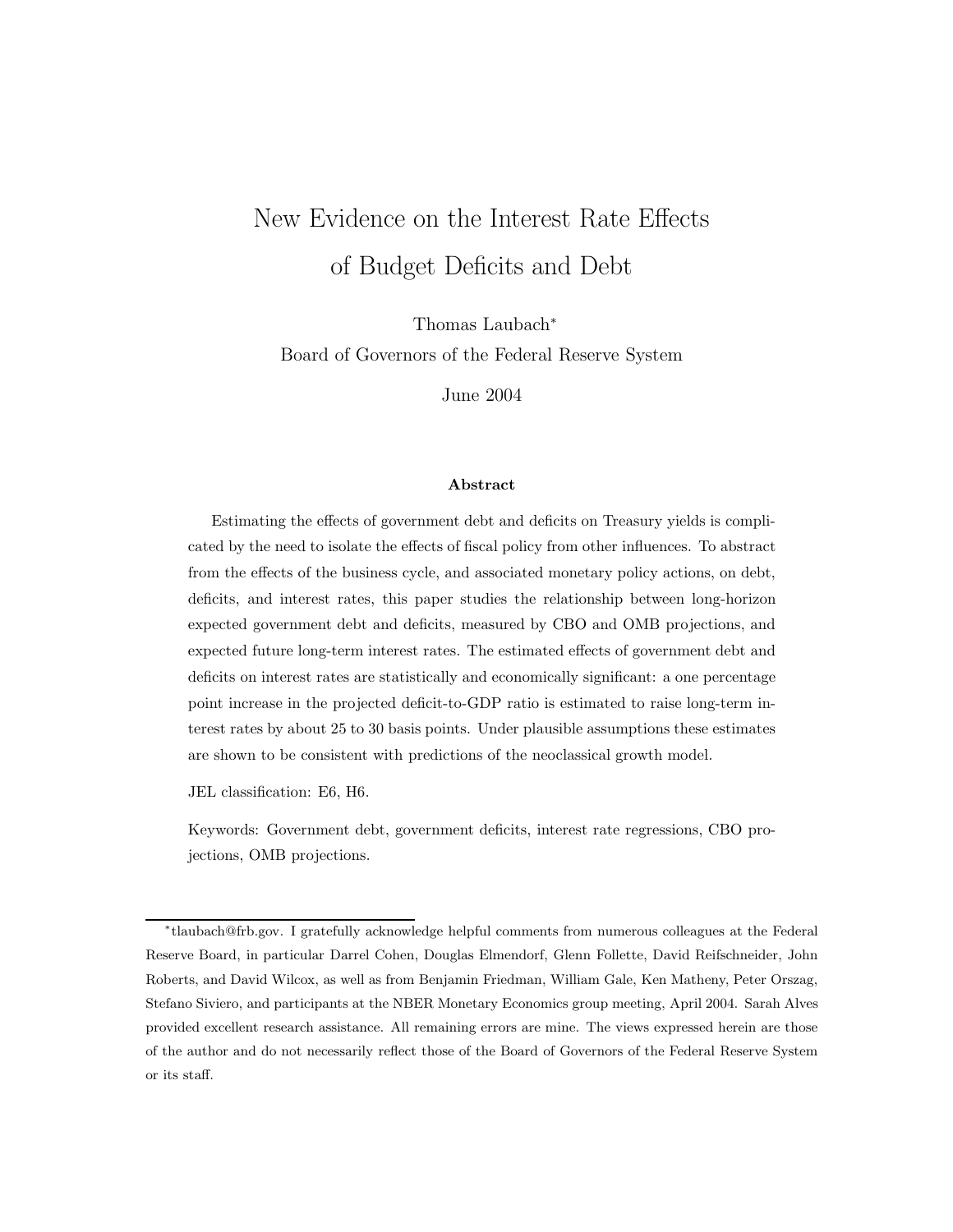## **1 Introduction**

Much controversy surrounds the quantitative effects of government debt and deficits on longterm real interest rates. Economic theory provides different answers depending on issues such as whether deficits reflect changes in government expenditures or shifts in the timing of taxes, and on the planning horizon of households who hold government debt and pay taxes. One might hope that empirical evidence could be brought to bear on this question, but here the results are just as ambiguous. One major obstacle in obtaining empirical estimates is the need to isolate the effects of fiscal policy from the many other factors affecting interest rates. The most obvious of these factors is the state of the business cycle. If automatic fiscal stabilizers raise deficits during recessions, while at the same time long-term interest rates fall due to monetary easing, deficits and interest rates may be negatively correlated even if the partial effect of deficits on interest rates – controlling for all other influences – is positive.

This paper proposes to address this identification problem by focusing on the relationship between long-horizon forecasts of both interest rates and fiscal variables. Deficits and interest rates expected to prevail several years in the future are presumably little affected by the current state of the business cycle, thus greatly reducing the reverse-causality effects induced by countercyclical monetary policy and automatic fiscal stabilizers. Of course, there are many conceivable factors that jointly determine fiscal variables and interest rates, and it is unlikely that a reduced-form regression would ever completely overcome this endogeneity problem, but focusing on long-horizon forecasts is an important step in the right direction. Moreover, deficits projected several years into the future may be informative about the longer-run fiscal position, and may therefore approximate investors' expectations about the eventual level of government debt relative to GDP. Such measures of expectations thus hold out the prospect of uncovering any causal relationship from fiscal variables to interest rates.

Expectations of future fiscal policy are proxied in this paper by projections published by the Congressional Budget Office (CBO) and the Office of Management and Budget (OMB) for the federal government's unified budget deficit, the stock of federal government debt held by the public, and other fiscal variables, all expressed as percentages of the respective agency's own projection of GNP or GDP. The forecast horizon is five years in the future, which is the longest horizon for which a reasonably long time series of projections is available. Consistent with the use of 5-year-ahead projections of fiscal variables by the CBO and the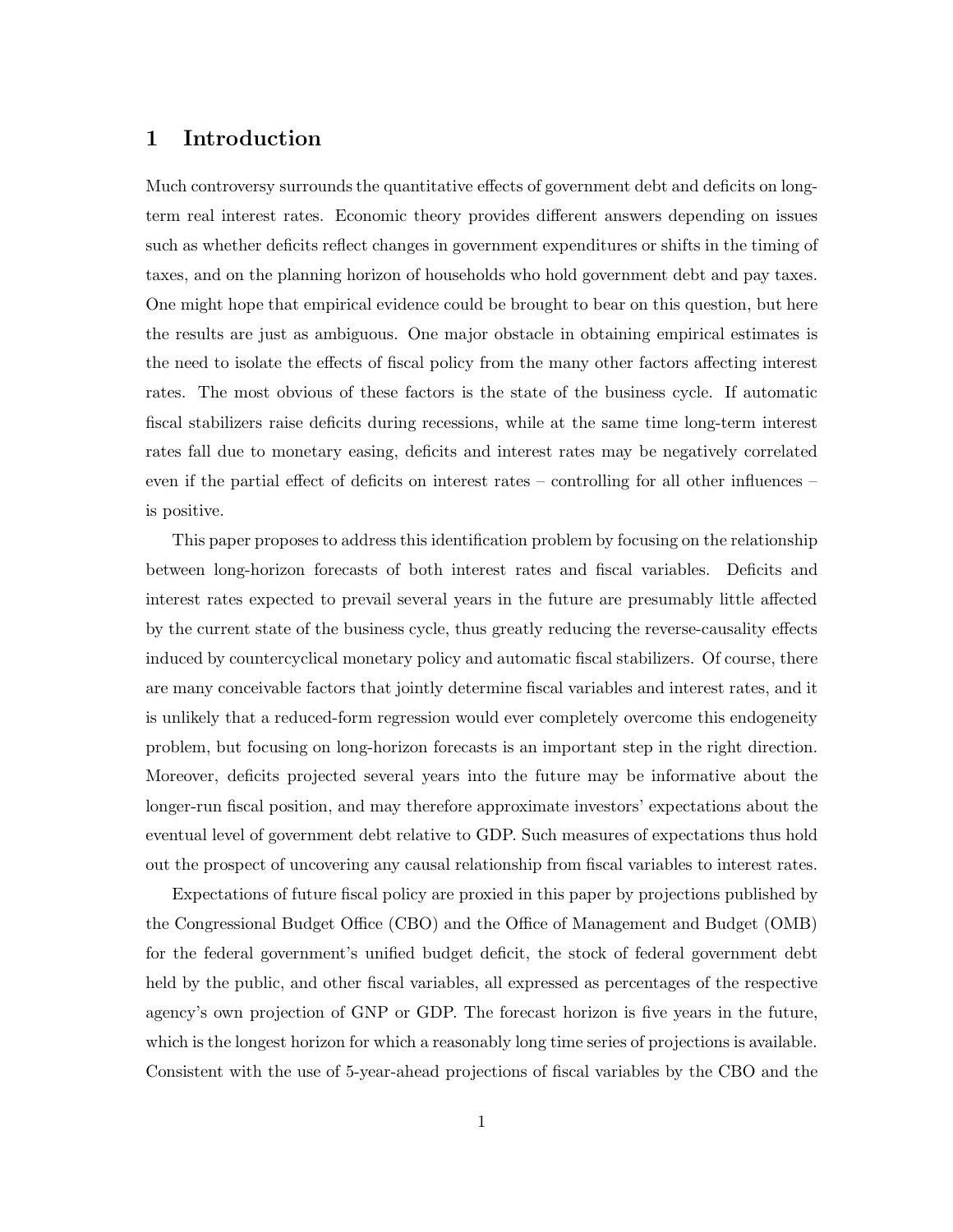OMB, the analysis focuses on expectations of future nominal interest rates derived from forward rates 5 to 14 years ahead embedded in the term structure of interest rates.

The results reported below show that a percentage point increase in the projected deficitto-GDP ratio raises the 10-year bond rate expected to prevail five years into the future by 24 to 40 basis points; a typical estimate is about 30 basis points. The estimates are very precise compared to most of the literature mentioned below. Similarly, a percentage point increase in the projected debt-to-GDP ratio raises future interest rates by about 4 to 5 basis points, and these estimates are statistically significant, too. Importantly, these estimates are shown to be robust along many dimensions. Moreover, under plausible assumptions about the persistence of changes in projected deficits, the estimated 30 basis point effect on interest rates of a percentage point increase in the projected deficit-to-GDP ratio is shown to be consistent with the 4-to-5 basis point effect of an increase in the projected debt-to-GDP ratio.

This study is by no means the first to use published projections of future budget deficits. Wachtel and Young (1987) use CBO and OMB projections to analyze *changes* in long-term interest rates on the day of the release of the respective projection.<sup>1</sup> Unlike those shown here, their results therefore depend on correctly identifying the unanticipated component of the release. They find that a \$1 billion increase in the projected deficit (at that time roughly 0.025 percent of nominal GDP) raises interest rates by between 0.15 and 0.4 basis points, depending on the maturity of the interest rate series and the source of the projections. Their estimates therefore imply an increase in interest rates on the order of 6 to 16 basis points in response to a percentage point increase in the deficit-to-GDP ratio. However, many of their estimates are statistically insignificant.

Cohen and Garnier (1991) and Elmendorf (1993) present results concerning the effect of deficit projections on the change in interest rates between release dates. Like the present one, these studies are based on the weaker assumption (in comparison to Wachtel and Young's) that the deficit projections are good proxies of private agent's expectations of future fiscal policy at the time of the release. The projections used in these studies, as well as in Wachtel and Young, are relatively short – for the current and next fiscal year in Wachtel and Young and in Cohen and Garnier; for up to eight quarters ahead in Elmendorf. Forecasts at this horizon are presumably still affected by the state of the business cycle. Using OMB

<sup>1</sup>Other studies using similar event analysis are Elmendorf (1996) and Kitchen (1996).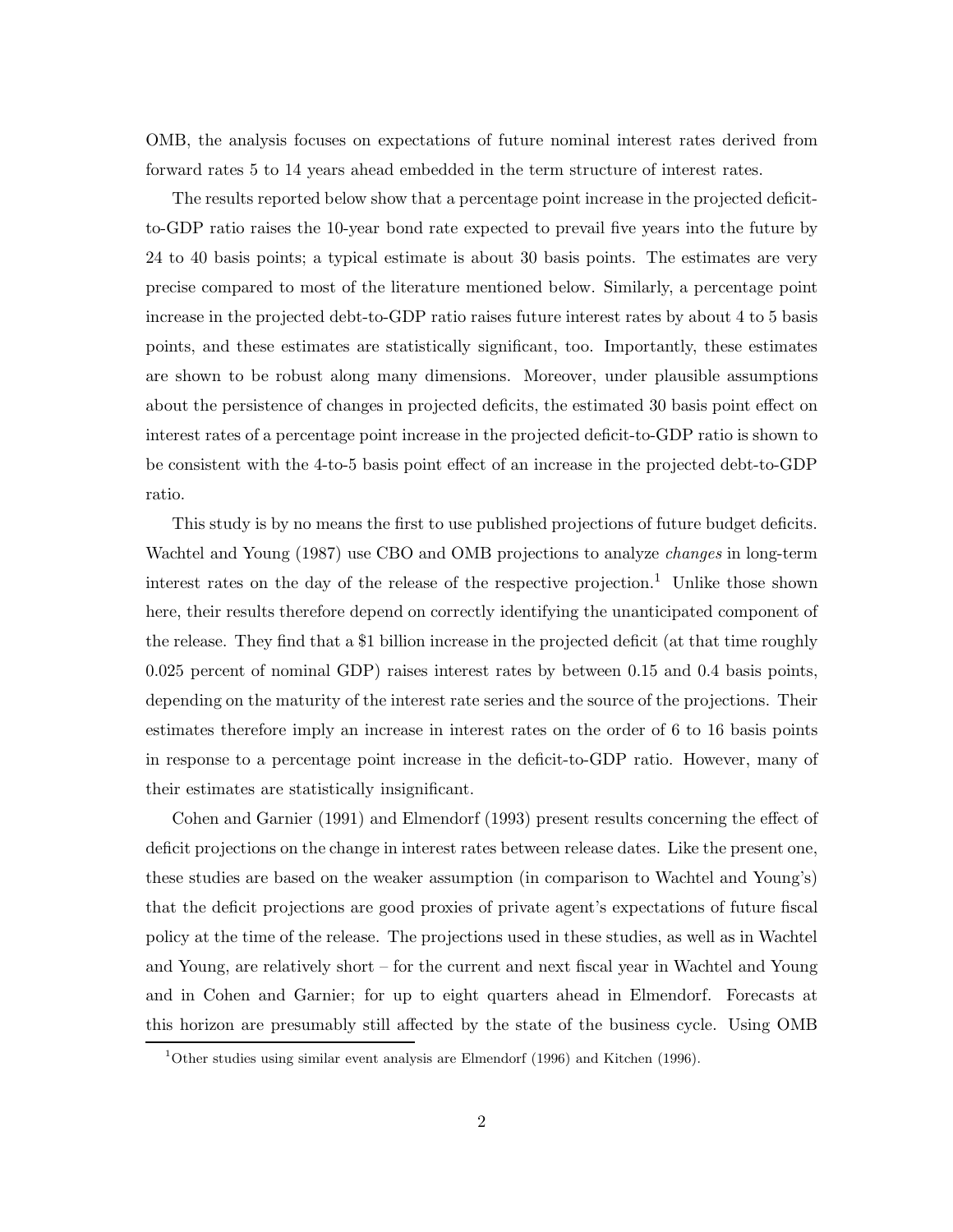projections, Cohen and Garnier find statistically significant effects of a percentage point unexpected (relative to the previous year's projection) increase in the deficit-to-GDP ratio on interest rates on the order of 40 to 55 basis points. Using DRI forecasts, Elmendorf finds a statistically significant increase in interest rates at maturities up to five years of about 50 basis points, but the effects on long-term interest rates are smaller and statistically insignificant. Canzoneri, Cumby, and Diba (2002) use 5-year-ahead and 10-year-ahead CBO projections of cumulative budget deficits and study their effects on the *spread* between 5 year or 10-year, and 3-month Treasury yields. Their estimates are of similar magnitude as those reported in Cohen and Garnier and in Elmendorf, but are considerably more precise.

The present study confirms the importance of carefully measuring long-horizon expectations of deficits and debt for identifying their effects on interest rates.<sup>2</sup> It departs from the previous studies in several respects, notably by using the level of interest rates expected to prevail 5 years ahead as the dependent variable instead of current long-term rates or the slope of the term structure. In comparison to previous studies, it also includes additional variables suggested by economic theory in the regressions. The specifications used in the regressions are introduced in section 2, and empirical results are presented in section 3. As shown there, removing the short end of the yield curve makes an important contribution to the precise measurement of the interest rate effects of the fiscal variables, as does the inclusion of the additional variables.

Because economic models differ in their view on whether deficits or the stock of debt is what matters for interest rate determination, I present results concerning the effects of both projected deficits and projected debt on interest rates. Conditional on the view that what ultimately matters is the stock of debt, Feldstein (1986) argues that empirical estimates of the interest rate effects of *deficits* depend on how persistent these deficits are expected to be. Under this view, the relative magnitudes of the estimated effects of deficits and the estimated effects of debt reported below are shown to be consistent with the observed historical correlation of actual deficits. Finally, the fourth section discusses the predictions of the neoclassical growth model – the simplest general equilibrium framework for this

 $2$ This point is illustrated in Elmendorf (1993). He examines the findings of studies that proxy for expectations of fiscal variables by using forecasts from VARs (see Plosser 1982, 1987, and Evans 1987). Elmendorf shows that these VAR forecasts are poor compared to projections available at the time, and that the conclusions of these studies are overturned once better measures of expectations are used. For a taxonomy of studies in this area according to their measurement of expectations see Gale and Orzsag (2002).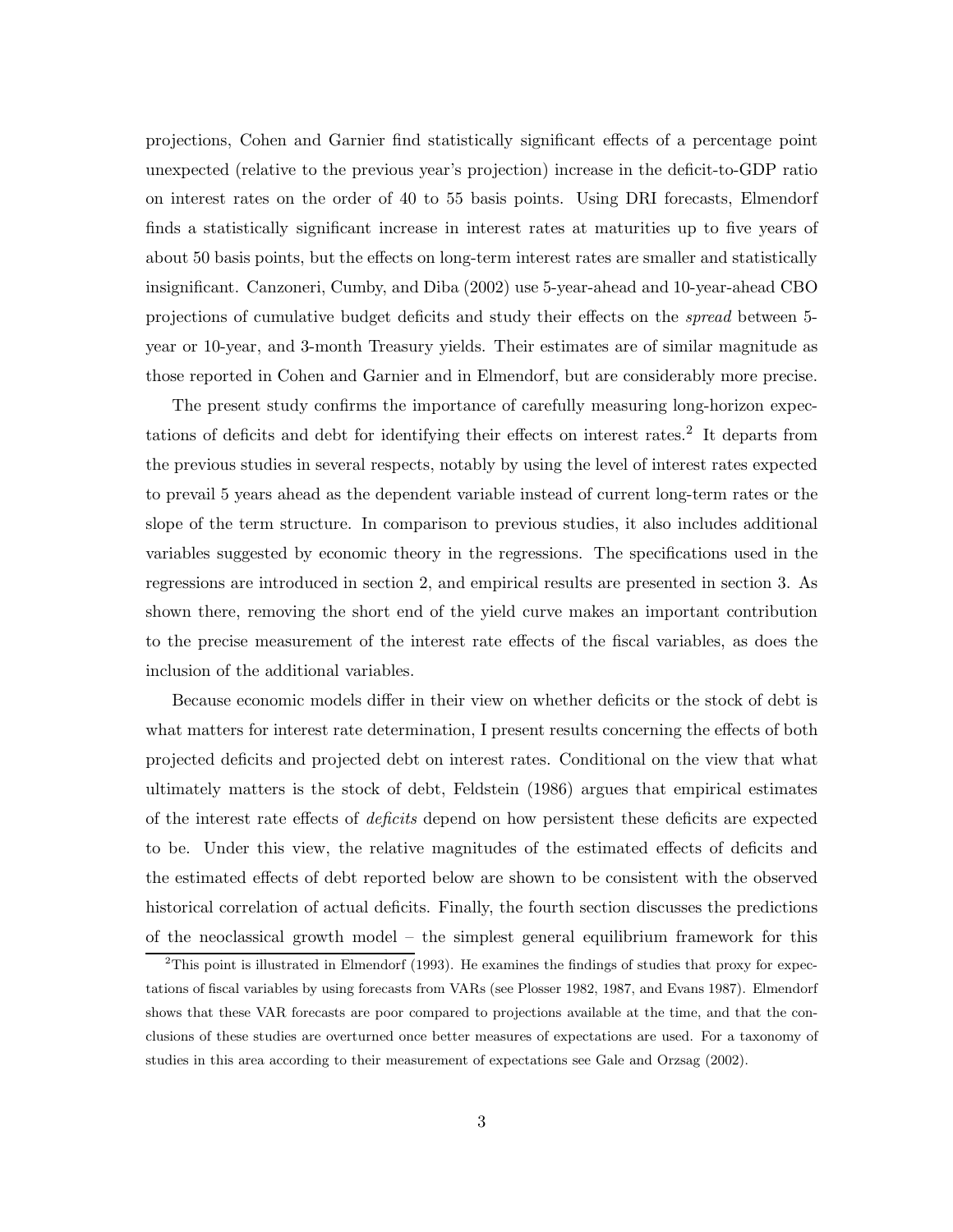purpose – for the relationship between the stock of debt and interest rates. Under plausible assumptions, the empirical results are close to the predictions from this model.

### **2 Specification and Data**

The empirical method used in this paper is to regress expected future interest rates on projections published by the CBO and the OMB for the deficit-to-GDP ratio and the debtto-GDP ratio five years ahead, as well as other determinants of long-term interest rates suggested by economic theory. As regards the latter, the Ramsey model of optimal growth, combined with a representative household with CES utility, implies that in steady state the real return on capital net of depreciation is determined by

$$
r = \sigma g + \theta \tag{1}
$$

where g denotes the net growth rate of per capita consumption,  $\sigma$  is the coefficient of relative risk aversion, and  $\theta$  is the household's rate of time preference. This relationship suggests that an increase in trend growth should raise the return on capital as well as yields on risk-free Treasury instruments. By contrast, the effect of an increase in risk aversion is less clear. While the real rate of return on capital should rise, equation (1) does not distinguish between the returns on risky and safe assets. An increase in risk aversion might reduce Treasury yields by raising the demand for safe assets relative to that for risky ones. Based on these considerations, the regressions reported in the next section are variants of

$$
r_t = \beta_0 + \beta_1 f_t + \beta_2 g_t + \beta_3 e_t + \epsilon_t \tag{2}
$$

where  $r_t$  is the real Treasury yield expected to prevail at some horizon,  $f_t$  is a fiscal variable, e.g. the projected deficit-to-GDP ratio,  $q_t$  is a measure of potential GDP growth, and  $e_t$  is a measure of risk aversion discussed below.

I now briefly discuss the data used in this study; more details can be found in the appendix. From the CBO, five-year-ahead projections for both the unified budget deficit and GDP (GNP until 1991) are available at an annual frequency from 1976 to 1984, and at a semiannual frequency from 1985 until the most recent projection in January 2004. For the early years, the CBO did not publish projections for federal debt held by the public; those projections are therefore computed by adding the CBO's deficit projections for the current and next five fiscal years to the stock of debt held by the public at the end of the previous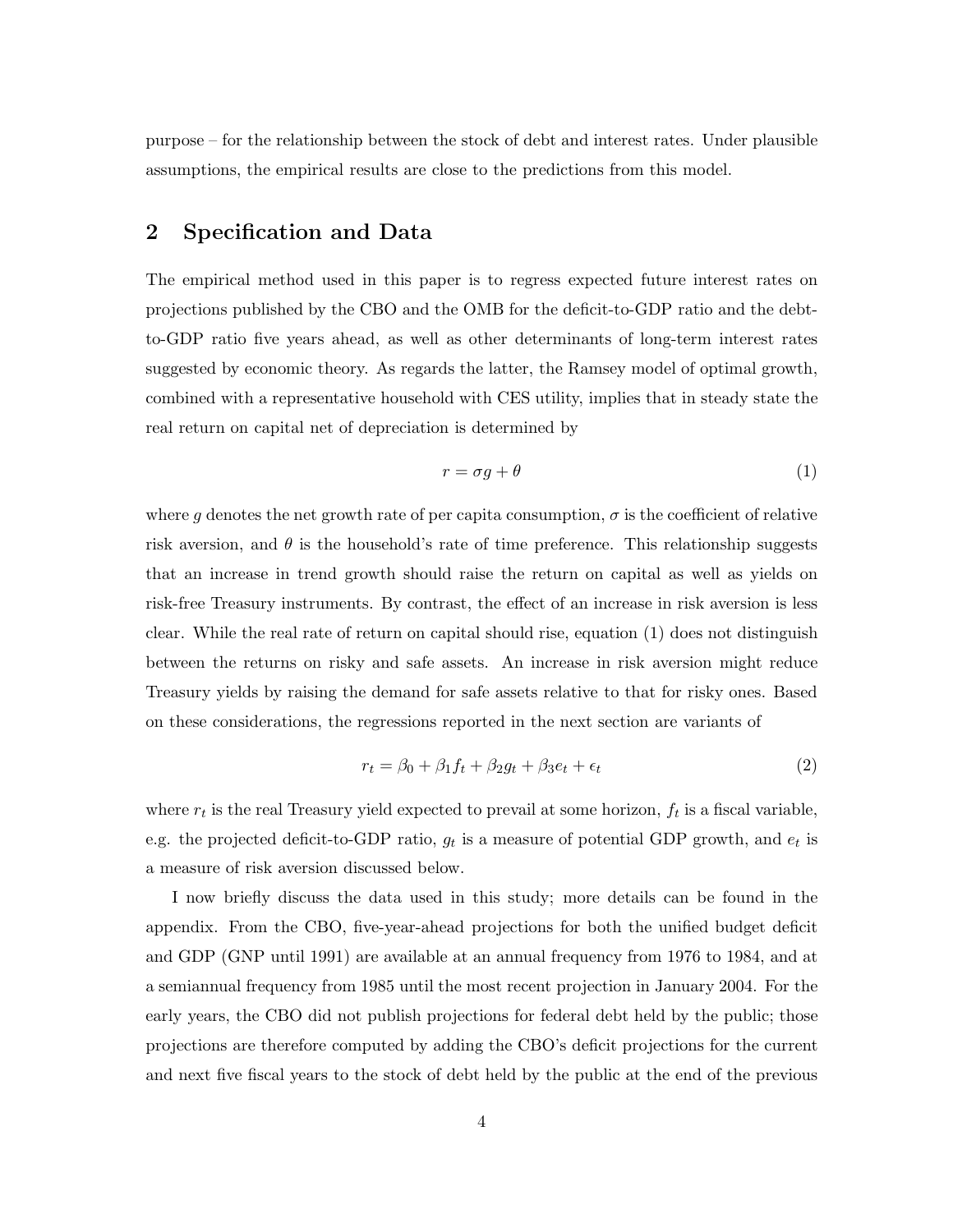fiscal year. From the OMB, five-year-ahead projections of deficits, debt held by the public, and GNP or GDP are available at an annual frequency from 1983 on. Projections from both agencies for net interest payments and total outlays are also collected to analyze the effects of primary deficits or of outlays and revenues separately.

Figures 1 and 2 show the actual deficit-to-GDP ratios and debt-to-GDP ratios, expressed as percent of GDP, together with CBO's and OMB's five-year-ahead projections. The projections are shown for the (fiscal) year for which they were made. Clearly, both agencies made large forecast errors, but the relevant question for the purpose of this study is whether these agencies' projections accurately reflect market expectations at the time the projections were made. While it is impossible to answer that question directly, arguably these agencies' projections are using most of the information about future deficits and debt available at the time, although in different ways: Whereas the CBO's baseline projections are by statute based on fiscal policies that have been enacted at the time the projection is made, the OMB's projections include certain administration proposals. If market participants believe that the administration's policies are likely to pass as proposed, their expectations may be closer to the OMB's projections; in other instances, they may be closer to the CBO's. It is worth noting that over the sample for which both agencies' 5-year-ahead projections can be evaluated (fiscal years 1988 to 2003), the biases and standard deviations of their forecast errors for the deficit-to-GDP ratio are virtually identical in absolute value (-0.9 percent and 3.1 percent for the CBO, 0.9 percent and 3.1 percent for the OMB). For the debt-to-GDP ratio, the bias of the CBO projections (4.8 percent) is larger in absolute value than that of the OMB projections (-0.9 percent), but the standard deviation of the CBO's forecast errors (10.4 percent) is smaller than the OMB's (11.6 percent). There is no obvious reason why investors should prefer one agency's projections over the other, and below results using both sets of projections will be presented.

For the regressions involving CBO projections, the interest rate data are sampled on the last trading day of the month of the CBO release. For the regressions involving OMB projections, I use the value of interest rates as recorded on the last trading day of February, except in those years in which a new administration took office, when I use observations from the last trading day of March. Three different interest rate series are considered below: the yield expected to prevail five years ahead on a 10-year Treasury note, the yield expected to prevail five years ahead on a 5-year Treasury note, and the (conventional) 10-year constant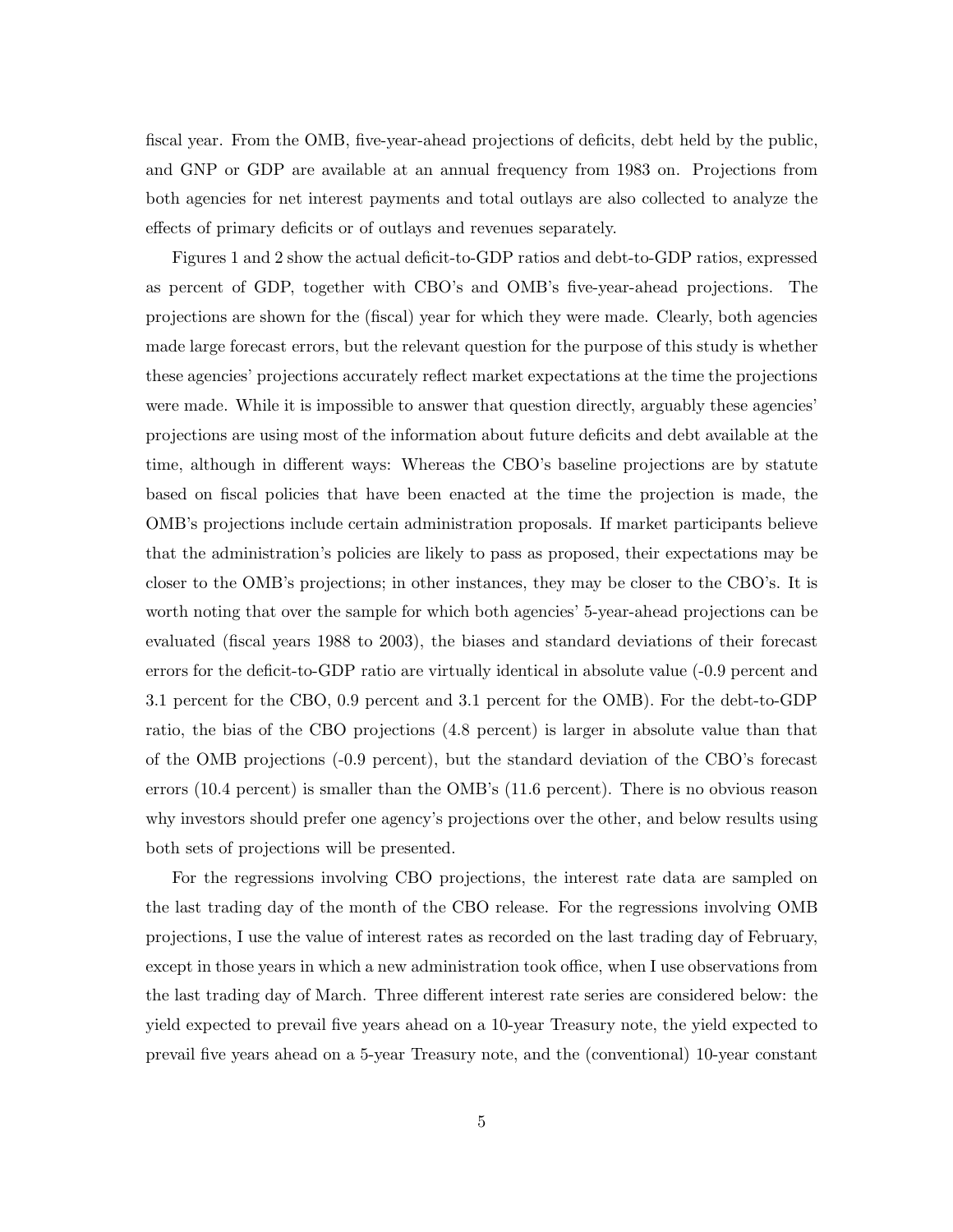maturity Treasury yield.<sup>3</sup> The first two are measured as simple averages of one-year forward rates 5 to 9 years and 5 to 14 years ahead, respectively, calculated from the zero-coupon yield curve.<sup>4</sup> Nominal interest rates are converted into real interest rates using a proxy for 10-year consumer price inflation expectations that is based on survey data for most of the sample; details are provided in the appendix. In some regressions the dependent variable is the real interest rate, whereas in others it is the nominal interest rate; in these latter regressions, inflation expectations are allowed to enter with a coefficient different from 1. The series of nominal interest rates and expected inflation, sampled in the months of annual CBO releases, are shown in Figure 3.

For trend growth, I use CBO's 5-year-ahead projections of the growth rate of real GNP or GDP as a proxy for agents' views about the trend growth rate of the economy at a given point in time. It is also the growth rate that is consistent with CBO's deficit projections five years ahead. The equity premium, which is used as a proxy for risk aversion, is calculated as the dividend component of national income, expressed as percent of the market value of corporate equity held (directly or indirectly) by households, minus the real 10-year Treasury yield, plus the trend growth rate. I use the value of the equity premium in the quarter prior to the release of the respective budget projections, assuming that this is the best available forecast of this variable five years ahead. Because the equity premium is a function of the real 10-year Treasury yield, the issue of simultaneity of the dependent variable and this measure of the equity premium is addressed below. Both series are shown in Figure 4.

## **3 Empirical Results**

Economic theory is ambiguous about the question whether it is deficits or the stock of government debt (or neither) that matters for interest rate determination. For example, in

<sup>3</sup>Although this study focuses on government yields, it should be noted that the results are likely to carry over to corporate yields. Based on regression analysis, I find no evidence that yield spreads between corporate bonds and Treasuries, adjusted for cyclical variation, are systematically related to projected deficit-to-GDP ratios.

<sup>&</sup>lt;sup>4</sup>It has often been noted that forward rates are biased predictors of future interest rates, presumably because they include term and/or risk premia. For the 5-year-ahead 10-year interest rate used here, for example, the bias throughout the 1990s is about 2 percent. Because forward rates are affecting *current* interest rates and hence the current cost of capital relevant for business and residential investment, however, the fact that forward rates may not be unbiased predictors of future interest rates is not a concern.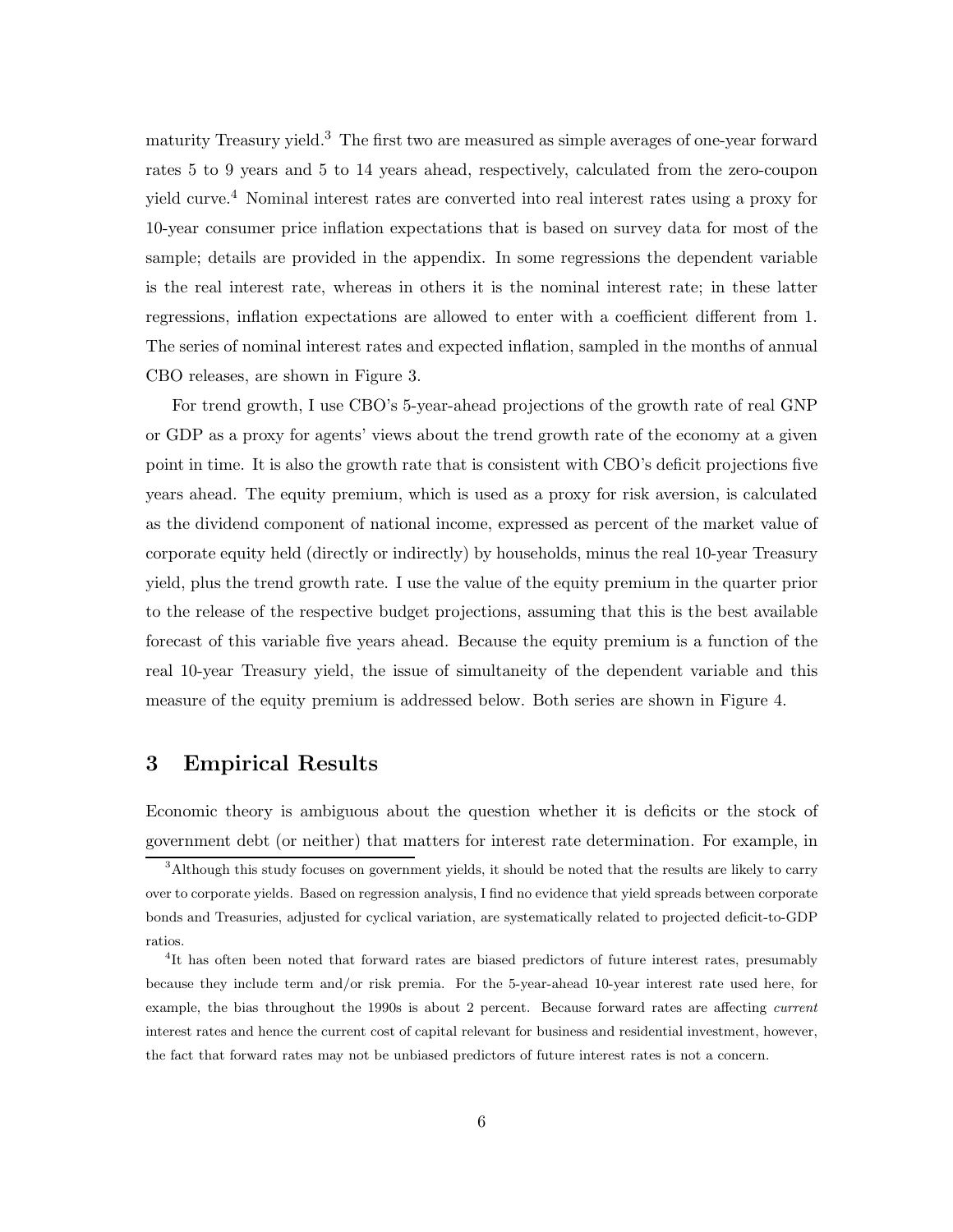the IS/LM model, in which interest rates are determined by the flow equilibrium of aggregate demand and supply, the deficit-to-GDP ratio is the relevant fiscal variable. Conversely, in the neoclassical growth model the real interest rate is equal to the marginal product of capital and the question therefore turns on the degree to which government debt crowds out private capital.<sup>5</sup> If Ricardian equivalence holds, deficits (or debt) *per se* are not the relevant variable, but the level of government consumption is. If Ricardian equivalence breaks down, the fiscal variable of relevance may depend on the reasons for this failure. For example, in Blanchard's (1985) model of perpetual youth, the relevant variable is the present discounted value of current and future primary deficits, discounted at the household's discount rate that reflects the probability of death. Because this issue remains unresolved, this section presents results for the interest rate effects of both deficits and debt. As argued below, even if the true structural relationship were between the level of debt and interest rates, regressions of expected interest rates on projected deficits may nonetheless be meaningful to the extent that projected deficits are good proxies for agents' expectations of the future stock of debt.

#### **3.1 Interest rates and deficits**

The first three columns of Table 1 present results using the real 5-year-ahead 10-year Treasury yield as the dependent variable. It reports the estimated coefficient on the deficit-to-GDP ratio, expressed as a percentage of GDP, trend growth, and the equity premium; the intercept estimate is omitted from all tables. Also shown are the  $R<sup>2</sup>$ , the standard error of the regression, the Durbin-Watson statistic, and the number of observations. The  $t$  statistics are based on standard errors using the Newey-West correction for heteroskedasticity and serial correlation; the lag truncation, based on automatic selection criteria, is 3 for the CBO data, and 2 for the OMB data.<sup>6</sup>

The first column shows the results for the largest data set, the CBO projections including the mid-year updates from 1985 on. The coefficient on the deficit-to-GDP ratio is 0.31, with a standard error less than 0.03. Trend growth and the equity premium enter with statistically significant and economically meaningful coefficients. The Durbin-Watson

<sup>5</sup>An additional issue is whether government debt might "crowd in" private capital, in that an increase of safe assets in households' portfolios raises the demand for risky assets. See Elmendorf and Kimball (2000).

 ${}^6A$  caveat in interpreting the t statistics is that augmented Dickey-Fuller tests do not reject the hypothesis of a unit root at the 5 percent level for either the dependent variable or for the regressors. In view of the small number of observations, however, these tests have very low power.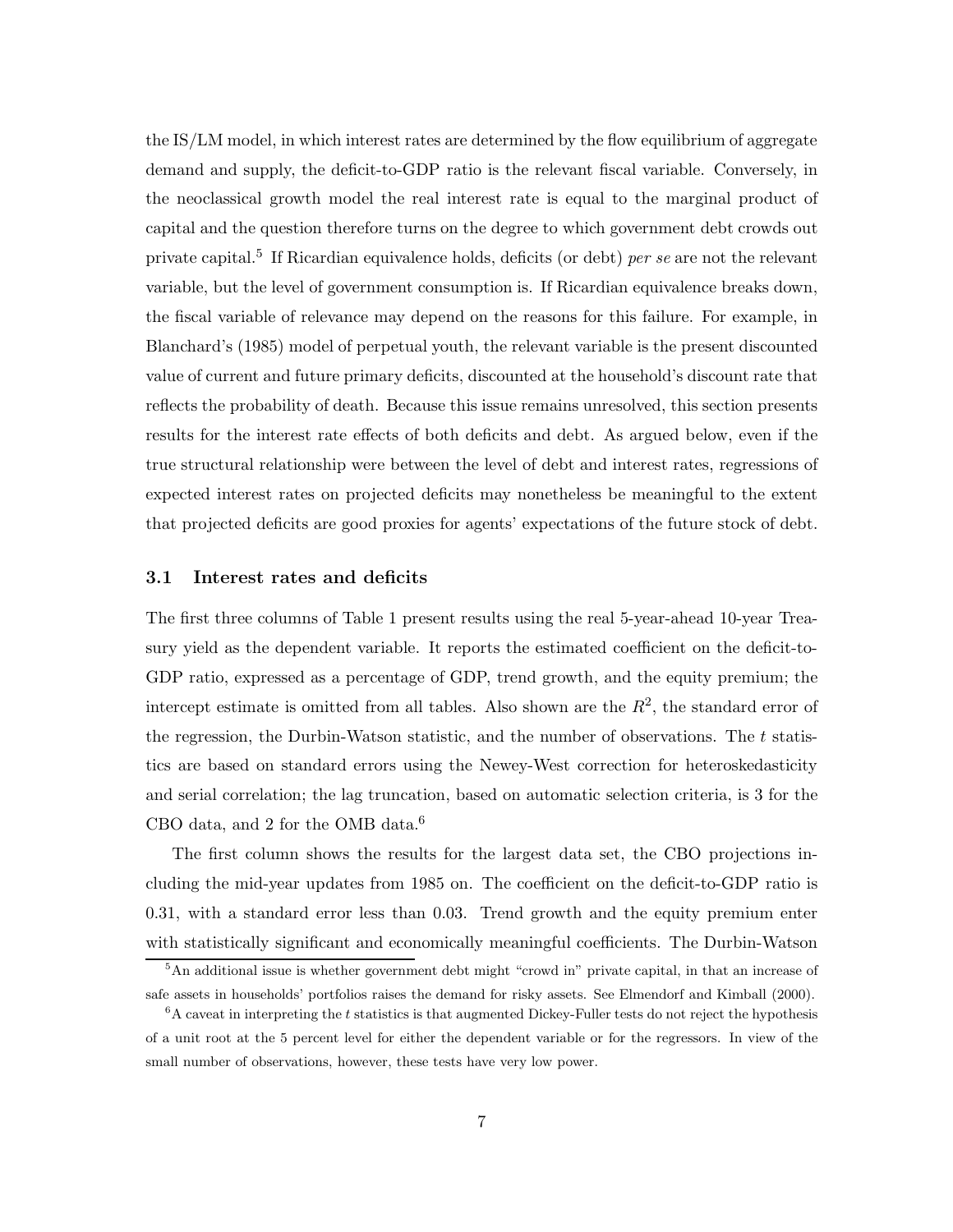statistics indicate some degree of serial correlation in the residuals. As shown in the second column, omitting the mid-year updates eliminates this problem without significantly affecting the other results; in the following I will focus on the annual CBO data. The third column shows that similar results are obtained using OMB's projections, except that the coefficient on the deficit-to-GDP ratio is larger and not quite as precisely estimated as for the CBO projections.

The use of real interest rates as dependent variable presupposes that changes in inflation expectations move nominal interest rates one-for-one. This relationship may not hold if investors demand higher risk premia on nominal assets when inflation expectations rise to compensate for greater uncertainty about future inflation (see e.g. Okun (1971) and Ball and Cecchetti (1990)). In addition, Feldstein (1976) points out that, because taxes are levied on nominal returns, nominal interest rates have to increase more than one-for-one with expected inflation. Columns 4 to 6 repeat the earlier three regressions, but with nominal expected interest rates as dependent variable, and with inflation expectations included as independent regressor. Consistent with the arguments discussed above, the coefficients on expected inflation are slightly larger than 1. Relative to the earlier regressions in which nominal yields and expected inflation move one for one by assumption, a larger portion of interest rate changes is now attributed to changes in expected inflation. The estimated coefficients on the fiscal variables are slightly smaller than those presented earlier, but still highly significant. The improvement in the  $R^2$  is almost entirely due to the change in the dependent variable, as shown by the nearly unchanged regression standard errors. Because of the economic arguments mentioned before, the following tables focus on results for regressions with nominal yields as dependent variables.

To provide some idea of the interest rate effects predicted by these regressions, consider the CBO's annual projections. Between January 2001 and January 2004, the CBO's 5-yearahead projection swung from a surplus of 3.8 percent of GDP to a deficit of 1.8 percent. The regression shown in column 5 implies that this swing raised the 5-year-ahead 10-year interest rate by 135 basis points, everything else equal. The swing in the OMB's deficit projection over the same period was smaller (3.9 percent), but given the larger coefficient reported in column 6, the partial effect on the 5-year-ahead 10-year interest rate is 128 basis points, almost the same result.

Table 2 examines the importance of using expected future long-term rates, instead of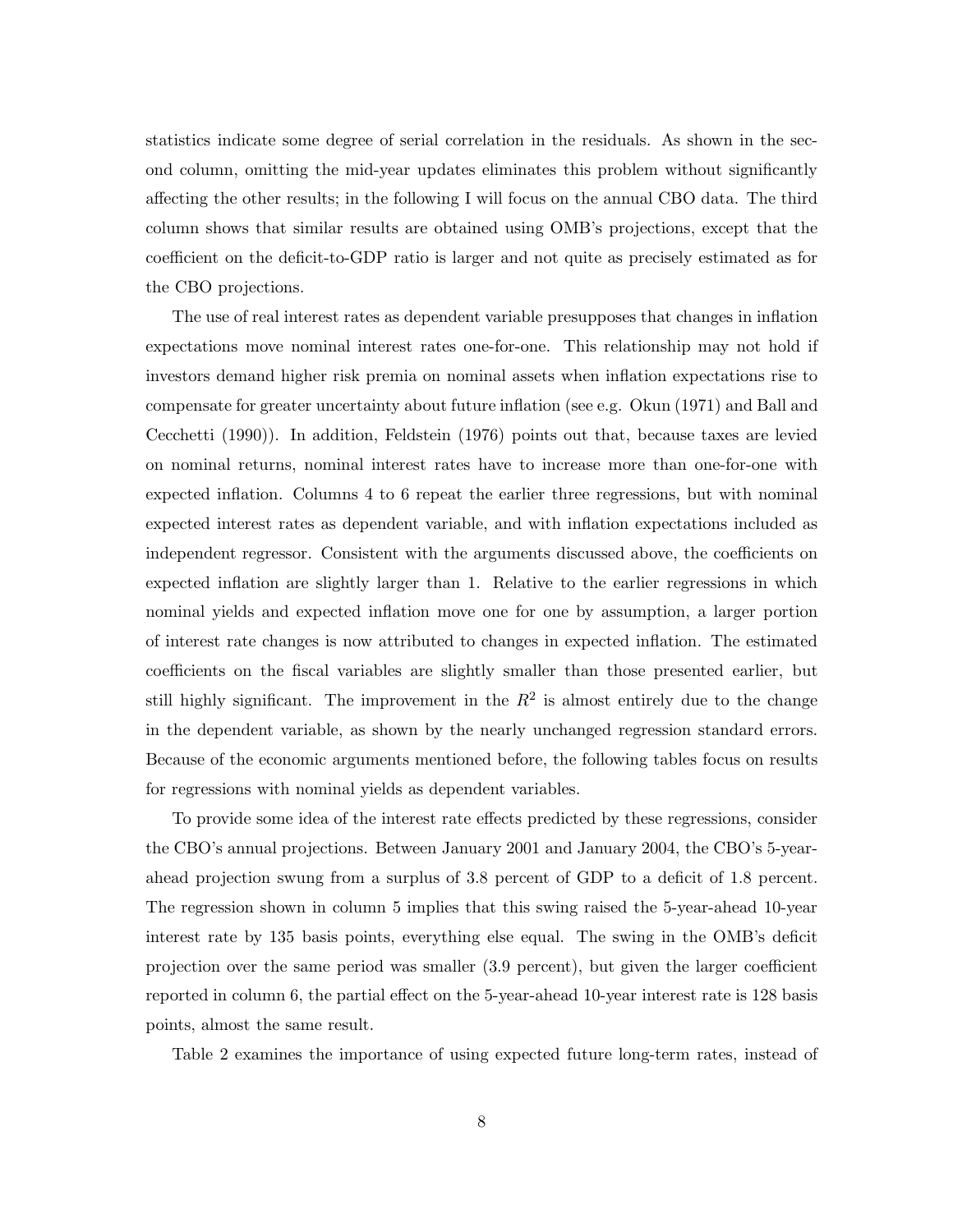current long-term rates, using the annual CBO projections. The dependent variables in the first three regressions are respectively the current 10-year Treasury yield, the spread between the current 10-year yield and the 3-month Treasury bill rate, and the 5-year Treasury yield expected to prevail five years ahead. For convenience, the last column repeats the results shown in the fifth column of Table 1. The spread between the 10-year and 3-month yields, which is one of the dependent variables used by Canzoneri et al. (2002), can be seen as a simpler method of controlling for the short end of the yield curve in comparison to the calculation of expected future interest rates. The results using the conventional 10-year Treasury yield show clearly that controlling for the cyclical variation embedded in the short end of the yield curve is important for identifying the effects of fiscal variables on interest rates.<sup>7</sup> Although the point estimates using the yield spread and the 5-year-ahead 5-year yield are similar to those using the 5-year-ahead 10-year yield, they are not nearly as precise. The same conclusions hold when using OMB instead of CBO projections.<sup>8</sup>

As discussed earlier, different economic models have different implications for which fiscal variable should matter in the determination of interest rates. Before presenting results for the debt-to-GDP ratio, two alternative variants of the relationship between deficits and interest rates are explored. The first column in Table 3 reports results using the ratio of the primary (instead of the total) deficit to GDP. This variable would be relevant under the view that the debt-to-GDP ratio is the relevant fiscal variable, and that primary deficits are serving as proxy for expectations of the debt-to-GDP ratio to which the economy is converging. Using the primary deficit also addresses the concern of reverse causation from the interest rate to projected deficits through higher outlays on debt service. As shown, the coefficient on the deficit-to-GDP ratio is larger than the one reported in column 5 of

<sup>&</sup>lt;sup>7</sup>When using the *real* 10-year yield as dependent variable, however, the coefficient on the deficit-to-GDP ratio remains of similar magnitude as that reported in the second column of Table 1, but its t statistic is considerably lower than that reported there. Moreover, as in Table 1, using real yields, i.e. the real 10-year Treasury yield or the real 5-year-ahead 5-year yield, as dependent variable leads to larger coefficients on trend growth that are significant at the 1% level.

<sup>&</sup>lt;sup>8</sup>The coefficients on trend growth and the equity premium in the spread regression reverse signs, reflecting the negative correlation between the current 10-year yield and the yield spread. The coefficient on the deficit/GDP ratio is substantially smaller than the value of 0.6 reported in Table 2 of Canzoneri et al. (2002). This has little to do with the inclusion of additional regressors in the above specification, but probably reflects the fact that Canzoneri et al. use the cumulative five-year deficit projection instead of the projection of the deficit in five years' time.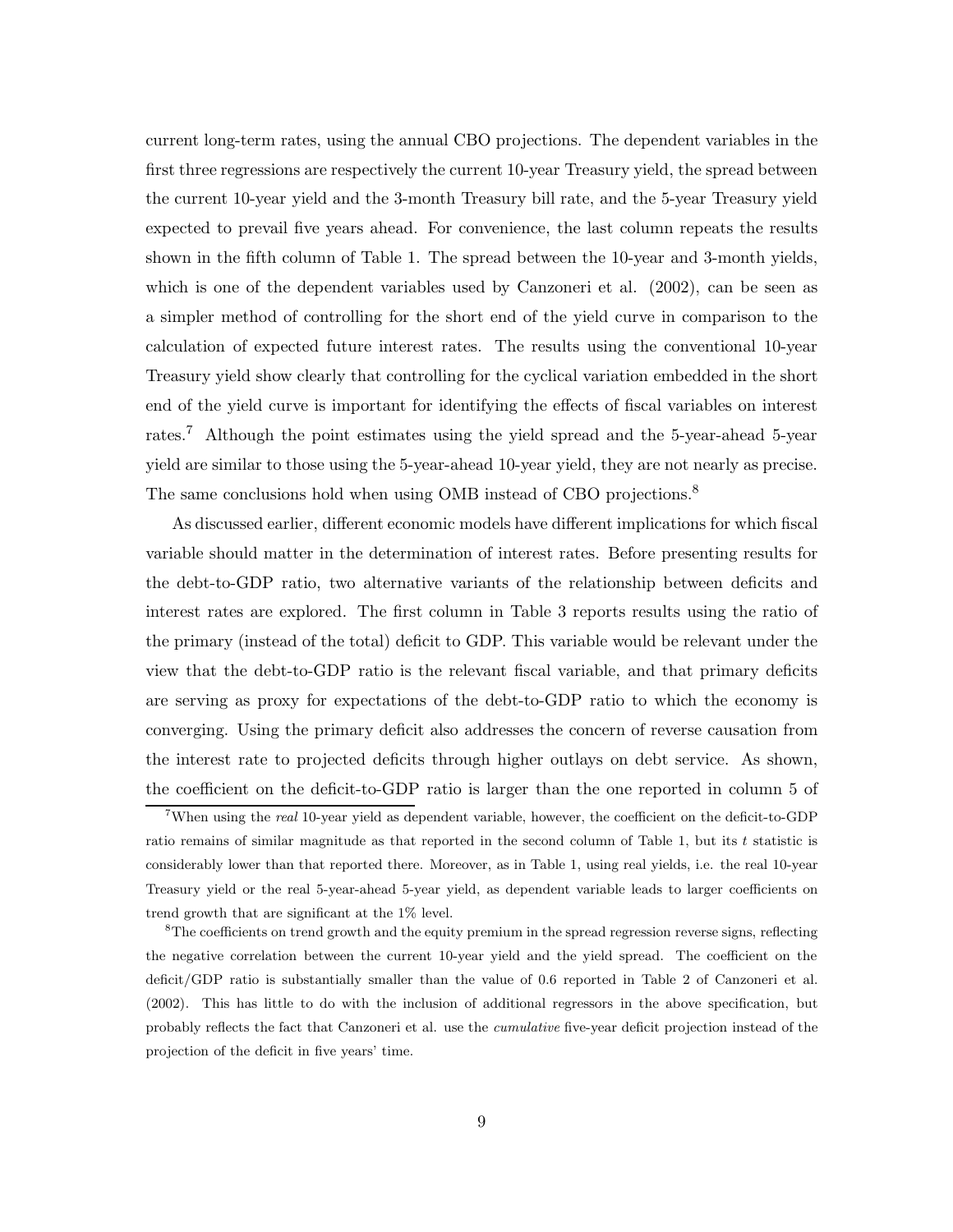Table 1, with a similar t statistic. The final two columns in Table 3 address the question whether it is only government consumption, rather than deficits, that affect interest rates by disaggregating the projected deficit into total (or primary) outlays and total revenues. A caveat to the use of total outlays is that a large share of these are transfer payments rather than government purchases of goods and services. Under the Ricardian view, the financing of a given path of government outlays should be of no consequence, and hence the coefficient on total revenues should be 0. As shown, the results strongly reject this view, while all other coefficient estimates, the  $R^2$  and the regression standard errors remain similar to the results from the corresponding deficit regressions. This suggests that the focus on the deficit-to-GDP ratio as the fiscal variable of interest is not misplaced.<sup>9</sup>

#### **3.2 Interest rates and debt**

Table 4 repeats the regressions shown in Table 1, with the projected deficit-to-GDP ratio replaced by the ratio of the projected stock of federal debt held by the public to projected GDP. When using the real 5-year-ahead 10-year yield as dependent variable, the effect of a percentage point increase in the projected debt-to-GDP ratio is to raise the expected long-term rate by about 5.5 basis points. These effects are again precisely estimated, more so for the CBO data than for the OMB data. Omitting the CBO mid-year updates again reduces the serial correlation in the error term. As shown in the right half of the table, using the nominal expected long-term rate as dependent variable and including inflation expectations as independent regressor produces coefficient estimates on expected inflation similar to those reported in Table 1, while the coefficients on the debt-to-GDP ratio and their t statistics are slightly reduced. The coefficient estimates on trend growth and the equity premium are also similar to those shown in Table 1. To obtain an impression of the interest rate effects implied by these results, consider again the developments over recent years. Between January 2001 and January 2004 the CBO's projection of the debt-to-GDP ratio five years ahead rose from 9.4 percent to 40.7 percent. Using the coefficient reported in column 5 of 4.1 basis points, the partial effect of the change in the projected debt-to-GDP ratio on the 5-year-ahead 10-year interest rate is 129 basis points, very close to the result

<sup>&</sup>lt;sup>9</sup>The results shown in table 3 are similar when using the real instead of the nominal five-year-ahead 10-year yield as dependent variable, except that the coefficients on trend growth are larger and significant at the 1% level.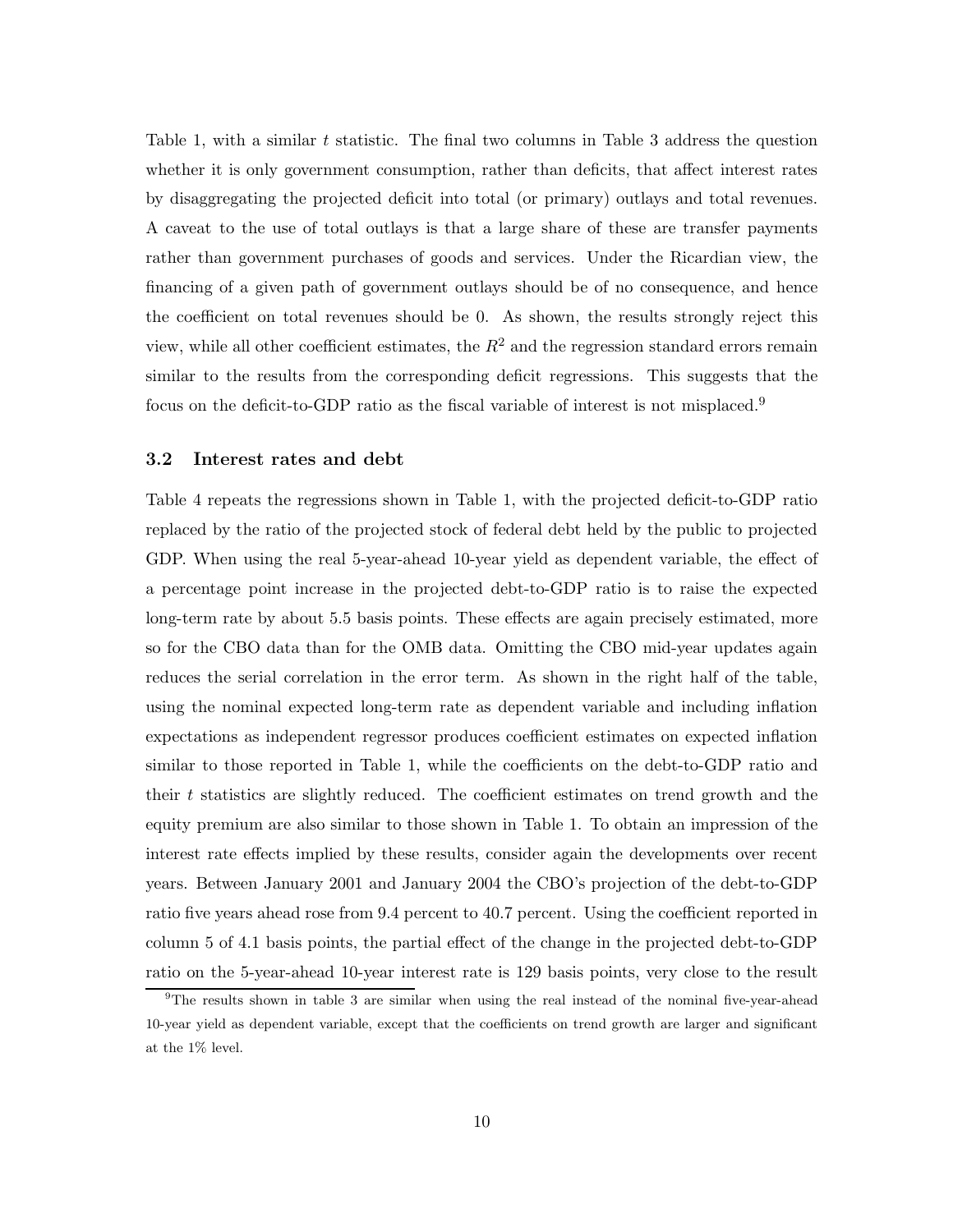for the deficit-to-GDP ratio reported above.

Is the result that the estimated coefficients on the deficit-to-GDP ratio are about six times as large as the ones on the debt-to-GDP ratio economically plausible? If increases in deficits were serially uncorrelated, so that the effect of a projected increase in the deficit on the stock of debt in subsequent years would be simply one for one, the coefficients on the deficit-to-GDP ratio and the debt-to-GDP ratio ought to be the same. But consider the opposite extreme, in which every increase in projected deficits is expected to be permanent. The steady-state effect on the debt-to-GDP ratio of a permanent one percentage point increase in the deficit-to-GDP ratio is  $(1+g)/g$  percent, where g is the net growth rate of nominal GDP. Over the sample 1976-2003, this growth rate averaged about 8 percent per year, implying that the coefficient on the deficit-to-GDP ratio ought to be 13.5 times as large as the coefficient on the debt-to-GDP ratio. The fact that the estimated coefficients on the deficit-to-GDP ratio are about six times as large as those on the debt-to-GDP ratio is consistent with the view that investors perceive increases in projected deficit-to-GDP ratios as highly persistent, but not strictly permanent. In fact, the serial correlation coefficient of the actual deficit-to-GDP ratio over the sample 1976 to 2003 is 0.84, which implies that on average a percentage point innovation in the deficit-to-GDP ratio leads to an ultimate increase in the debt-to-GDP ratio of  $1/(1-0.84)$  or 6.25 percent, exactly in line with the empirical results.

Table 5 considers the importance of using expected future instead of current interest rates by repeating the regressions reported in Table 2, with the projected debt-to-GDP ratio instead of the deficit-to-GDP ratio as fiscal variable. Again the results demonstrate that controlling for the short end of the yield curve improves the precision of the coefficient estimates.

#### **3.3 Robustness of the results**

Two issues related to including trend growth and the equity premium in the regressions are addressed in Table 6. The first is how omitting one or both of these variables affects the estimated coefficients on the fiscal variables. To be concise, results are shown for both deficits and debt as fiscal variable, and only for annual CBO data. The first two columns show results when both trend growth and the equity premium are omitted from the regression, and the next two columns show results when only the equity premium is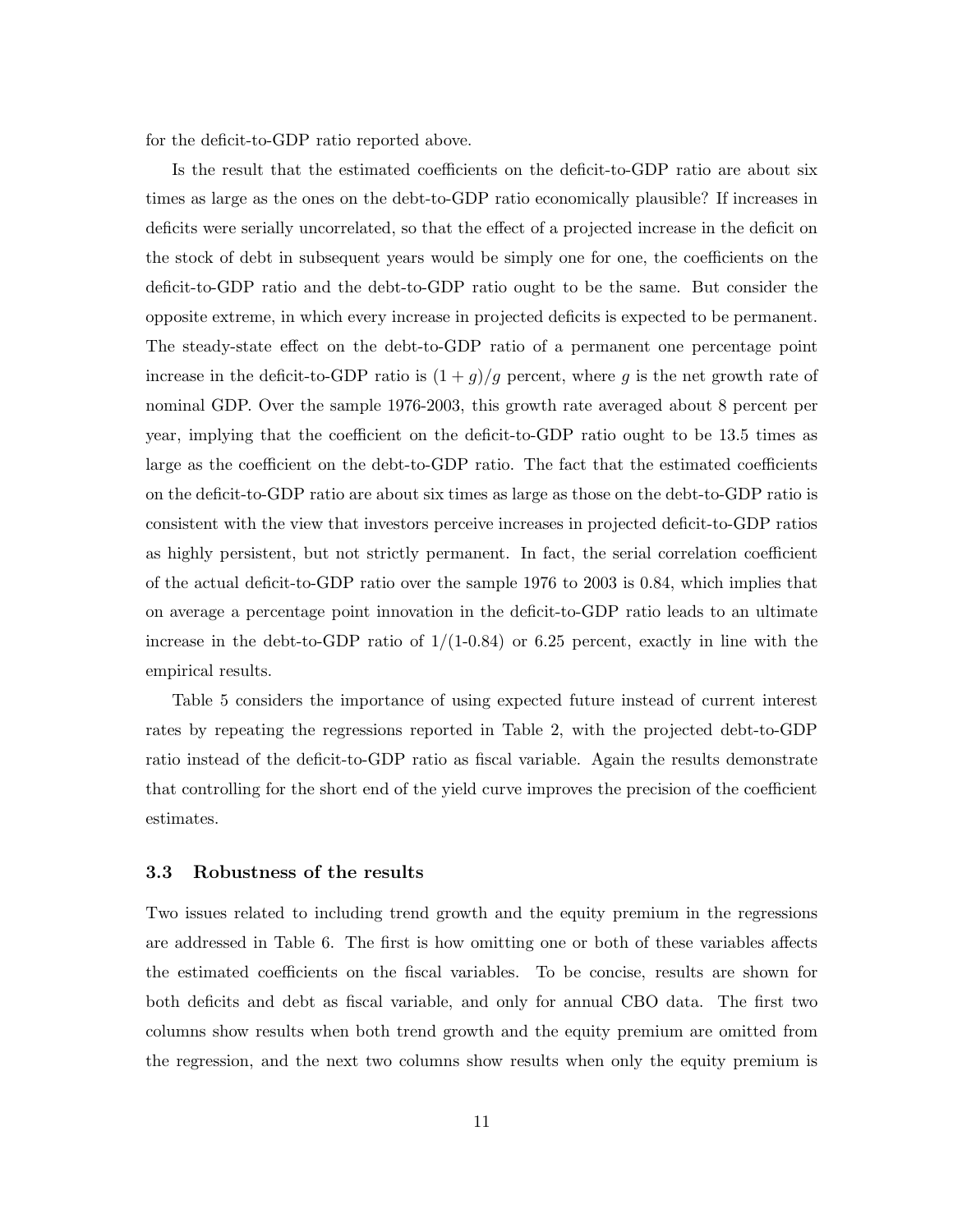omitted. Comparing those results to the ones shown in column 5 of Tables 1 and 4, we find that the coefficients on both fiscal variables remain quite similar whether one or both of the non-fiscal regressors are omitted, but are less precisely estimated. However, the coefficients on trend growth are essentially zero when the equity premium is omitted. Thus both the theoretical reasons discussed in the previous section and the empirical results suggest that controlling for trend growth and risk aversion is important.<sup>10</sup>

A different concern is that the equity premium contains the real 10-year Treasury yield, and is therefore correlated with the residual. It should be noted, however, that the real 10-year Treasury yield entering the calculation of the equity premium is the average yield during the quarter preceding the release of the CBO or OMB projections, consistent with the timing of the data on equity returns (see section 2). Nonetheless, the last two columns of Table 6 report results from regressions in which I use the equity premium in the quarter prior to the *previous* projection release (i.e. lagged by approximately one year) as instrument for the current equity premium. Except for lower  $t$  statistics of the coefficients on trend growth and the equity premium, the results, especially those concerning the fiscal variables, are nearly identical to those shown in column 5 of Tables 1 and 4.

A final issue addressed here is the stability of the coefficient estimates over various subsamples. There might be some concern that the early 1980s, which were a time of surging deficits and real interest rates, might be largely responsible for the findings reported here. I address this issue by performing rolling regressions, using the nominal 5-year-ahead 10-year yield as dependent variable. For this purpose I use the CBO projections including the semi-annual updates to have the largest possible number of observations available. In each regression 12 years of the total sample are omitted. Thus, the first regression runs from 1976:1 to 1992:1 (given that 9 semi-annual updates are missing in the early years, this sample includes 24 observations), and the last from 1988:1 to 2004:1, including 33 observations but excluding the first half of the 1980s. Figure 5 shows the coefficient on the deficit-to-GDP ratio for each of these 25 regressions at the date at which the respective regression sample ends, as well as the 2 standard error interval around the coefficient estimates. For comparison, the horizontal line represents the full-sample coefficient estimate. Figure 6 provides the same information for the coefficient on the debt-to-GDP ratio. As shown in the

<sup>&</sup>lt;sup>10</sup>Qualitatively similar results obtain when using OMB projections; in particular, the reduced precision of the estimates means that the coefficients on the fiscal variables in three of the regressions are only borderline significant ( $t$  statistics between 1.8 and 1.9).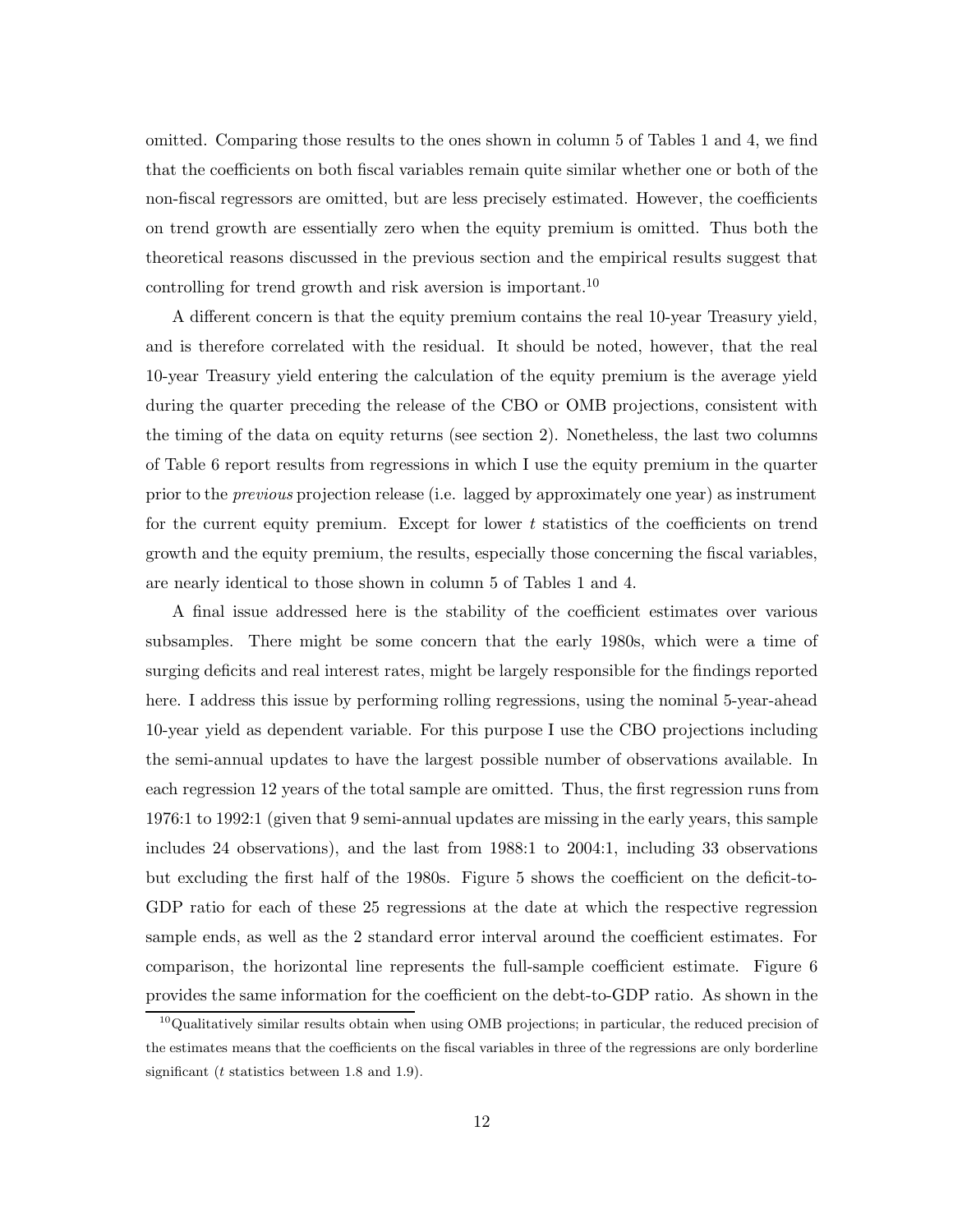figures, there is some variation in the coefficient estimates across subsamples, but the earlier conclusions based on the full-sample estimates are qualitatively unchanged. In particular, excluding the observations from the late 1970s and early 1980s moderately reduces the estimated coefficients to about 20 basis points for the deficit-to-GDP ratio and 3 basis points for the debt-to-GDP ratio, but they remain significant at the 5% level.

# **4 Are the Results Consistent with Economic Theory?**

A skeptical view of the evidence presented in the previous section would hold that the identification problems involved in these kinds of regressions are too severe to be ever completely overcome. One may therefore ask whether the empirical results can be reconciled with priors based on economic theory. One potential answer to this question, based on the neoclassical growth model, is sketched below; the argument is closely akin to the one developed in Elmendorf and Mankiw  $(1999)$ .<sup>11</sup> Because in the neoclassical growth model the real interest rate is determined by the capital-output ratio, the discussion below focuses on the link between the stock of debt and the capital stock, and assesses the plausibility of the results for the debt-to-GDP ratio reported in the previous section. As mentioned above and discussed by Elmendorf and Mankiw (1999), however, whether it is deficits or debt that matter for the determination of interest rates depends on questions such as which model of consumer behavior one assumes. The analysis below therefore illustrates only one particular argument by which the empirical results can be related to economic theory.

Suppose that an increase in government debt reduces the private capital stock by a fraction  $c$ ; that is, if D denotes the stock of government debt, and  $K$  the private capital stock,  $\partial K/\partial D = -c$ . The parameter c denotes the degree of crowding out, with the remaining fraction  $1-c$  being the increase in private savings or capital inflows from abroad in response to the increase in the interest rate. Assuming factors of production earn their marginal product, the share of capital in income, s, is equal to the marginal product of capital times the capital-output ratio  $k = K/Y$ . Moreover, the marginal product is equal to the sum of the depreciation rate d of the private capital stock and the real interest rate r. Hence we can solve for r as  $r = s/k - d$ .

The effect of a one percentage point increase in the debt-to-GDP ratio on  $r$  can now

<sup>&</sup>lt;sup>11</sup>A similar argument is used in Council of Economic Advisers (2003). See also Engen and Hubbard (2004).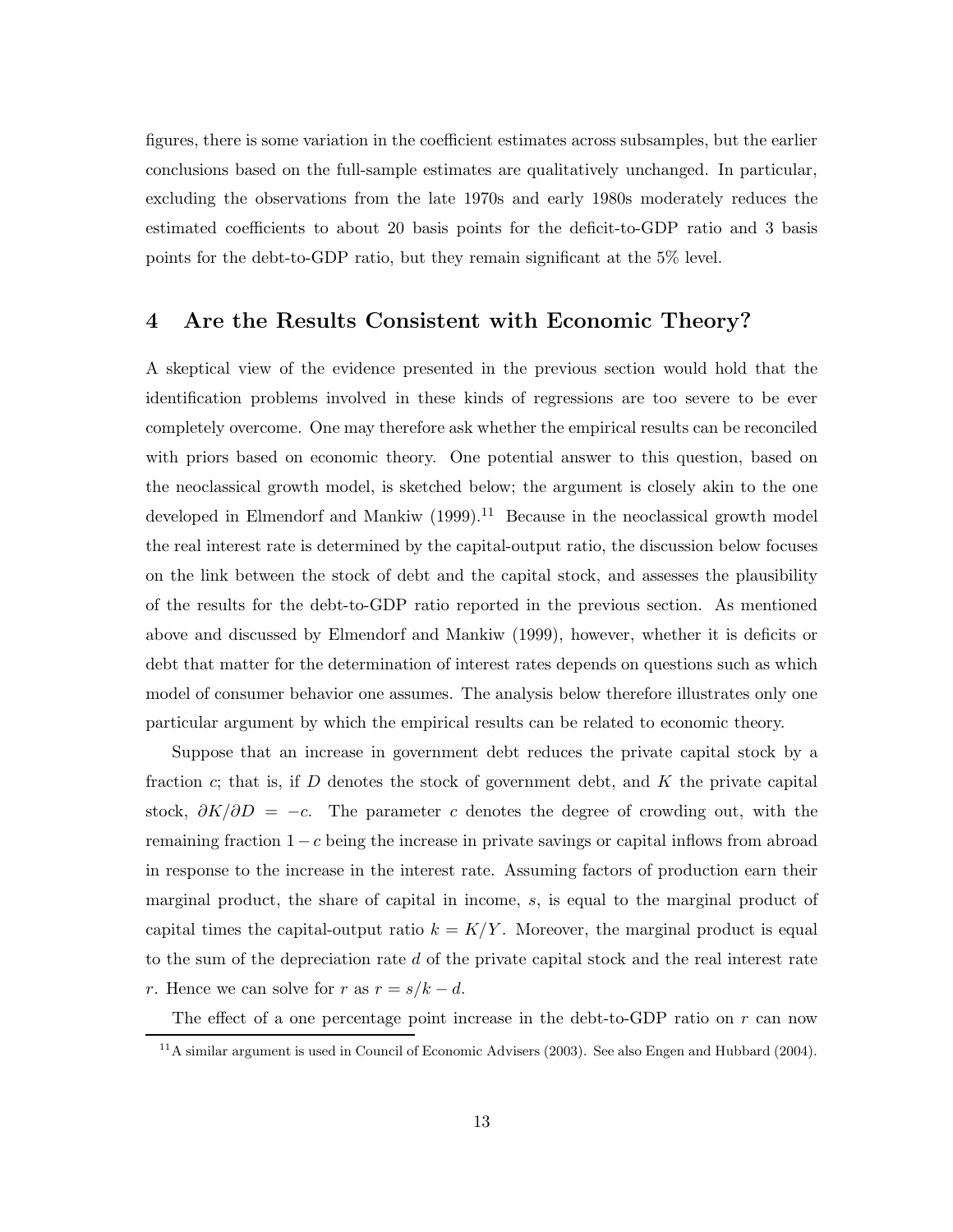be computed by calculating the partial derivative  $\partial r/\partial D = \partial r/\partial k \cdot \partial k/\partial K \cdot (-c)$ . Using a Cobb-Douglas production function  $Y = K^s L^{1-s}$ , we find that  $k = K^{1-s} L^{-(1-s)}$ , and therefore  $\partial k/\partial K = (1 - s)/Y$ . Putting the pieces together, an increase  $\Delta D = 0.01Y$  raises the interest rate by  $(1 - s)cs/k^2$  basis points.

The final step in obtaining numerical predictions of the interest rate effects is to choose values for c, s, and k. As an example, consider  $s = 0.33$ , consistent with a capital share in national income accounts data of about  $1/3$ . For the parameter k, consider the BEA's estimate of private fixed assets at the end of 2001 (\$22.2 trillion) divided by output in the nonfarm business sector in 2002 (approximately \$8.4 trillion). This yields  $k = 2.5$ . The most difficult parameter to quantify is the degree of crowding out, c. Elmendorf and Mankiw (1999) survey a number of studies which show that, under assumptions for households' intertemporal elasticity of substitution consistent with household data, the increase in private savings in response to the change in interest rates is close to zero. Moreover, recent studies in the vein of Feldstein and Horioka (1980) suggest that roughly two-thirds of saving in developed countries is retained for domestic investment in the long run, implying that capital inflows from abroad offset about one-third of the increase in debt. Suppose, therefore, that  $c = 0.6$ . Then a one percentage point increase in the debt-to-GDP ratio raises the real interest rate by 2.1 basis points. This is only half of the effect reported in the regressions using the real interest rate as dependent variable, but only slightly less than the estimates reported in Tables 2 and 3 using the nominal interest rate as the dependent variable.

It should be noted, however, that the estimate of 2.1 basis points is conservative because it takes into consideration the endogenous response of output to the decline in the capital stock, but it omits the second-round effect that the debt-to-GDP ratio is effectively increasing by more than one percentage point. Moreover, as pointed out in the previous section, increases in projected *deficits* tend to be highly persistent, and hence a given increase in the 5-year-ahead projected debt-to-GDP ratio might be expected to be followed by larger increases in the debt-to-GDP ratio beyond five years into the future. If so, a percentage point increase in the debt-to-GDP ratio projected five years ahead should be associated with an increase in interest rates larger than the one implied by a percentage point increase in the *steady state* debt-to-GDP ratio predicted by the model.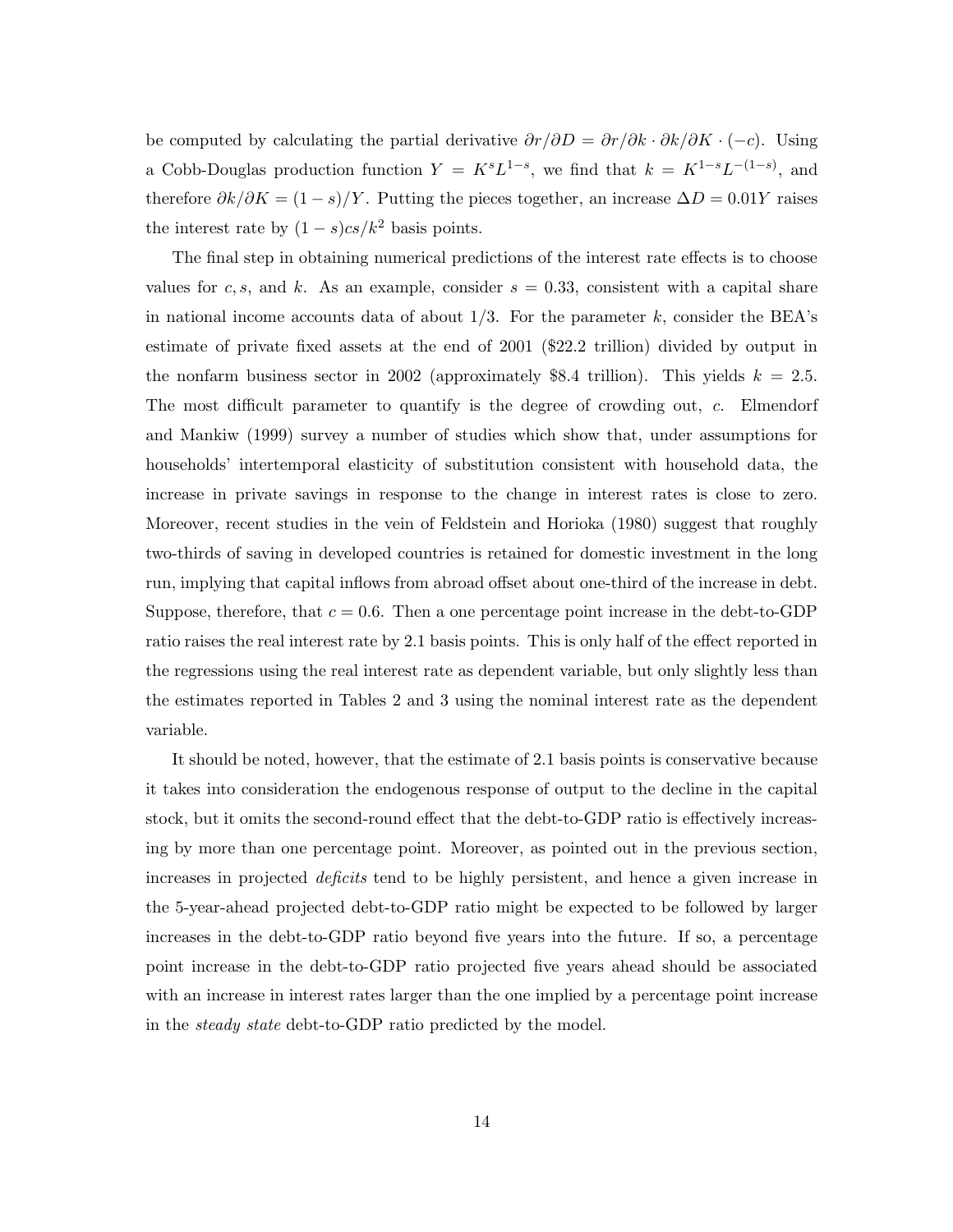## **5 Conclusions**

This study has shown that statistically significant and economically plausible estimates of the effects of government deficits and debt on interest rates can be obtained by focusing on long-horizon forecasts of future deficits or debt, and future interest rates. The projections of deficits and debt published by the CBO and the OMB are arguably among the best publicly available forecasts for these variables. The effects of these projections manifest themselves at the longer end of the yield curve, as economic reasoning would predict. All else equal, the results of this study suggest that interest rates rise by about 25 to 30 basis points in response to a percentage point increase in the projected deficit-to-GDP ratio, and by about 4 to 5 basis points in response to a percentage point increase in the projected debt-to-GDP ratio.

## **References**

- [1] Ball, Laurence, and Stephen G. Cecchetti. "Inflation and Uncertainty at Long and Short Horizons." *Brookings Papers on Economic Activity* 1:1990, 215-245.
- [2] Blanchard, Olivier J. "Debt, Deficits, and Finite Horizons." *Journal of Political Economy* 93 (1985), 223-247.
- [3] Canzoneri, Matthew B., Robert E. Cumby, and Behzad Diba. "Should the European Central Bank and the Federal Reserve be Concerned About Fiscal Policy?" In *Rethinking Stabilization Policy*, Federal Reserve Bank of Kansas City 2002.
- [4] Cohen, Darrel, and Olivier Garnier. "The Impact of Forecasts of Budget Deficits on Interest Rates in the United States and other G-7 Countries." Federal Reserve Board, 1991.
- [5] Council of Economic Advisers. *Economic Report of the President*. Washington, D.C., February 2003.
- [6] Elmendorf, Douglas W. "Actual Budget Deficit Expectations and Interest Rates." Harvard Institute of Economic Research, May 1993.
- [7] Elmendorf, Douglas W. "The Effects of Deficit Reduction Laws on Real Interest Rates." Federal Reserve Board, Finance and Economics Discussion Series 1996-44.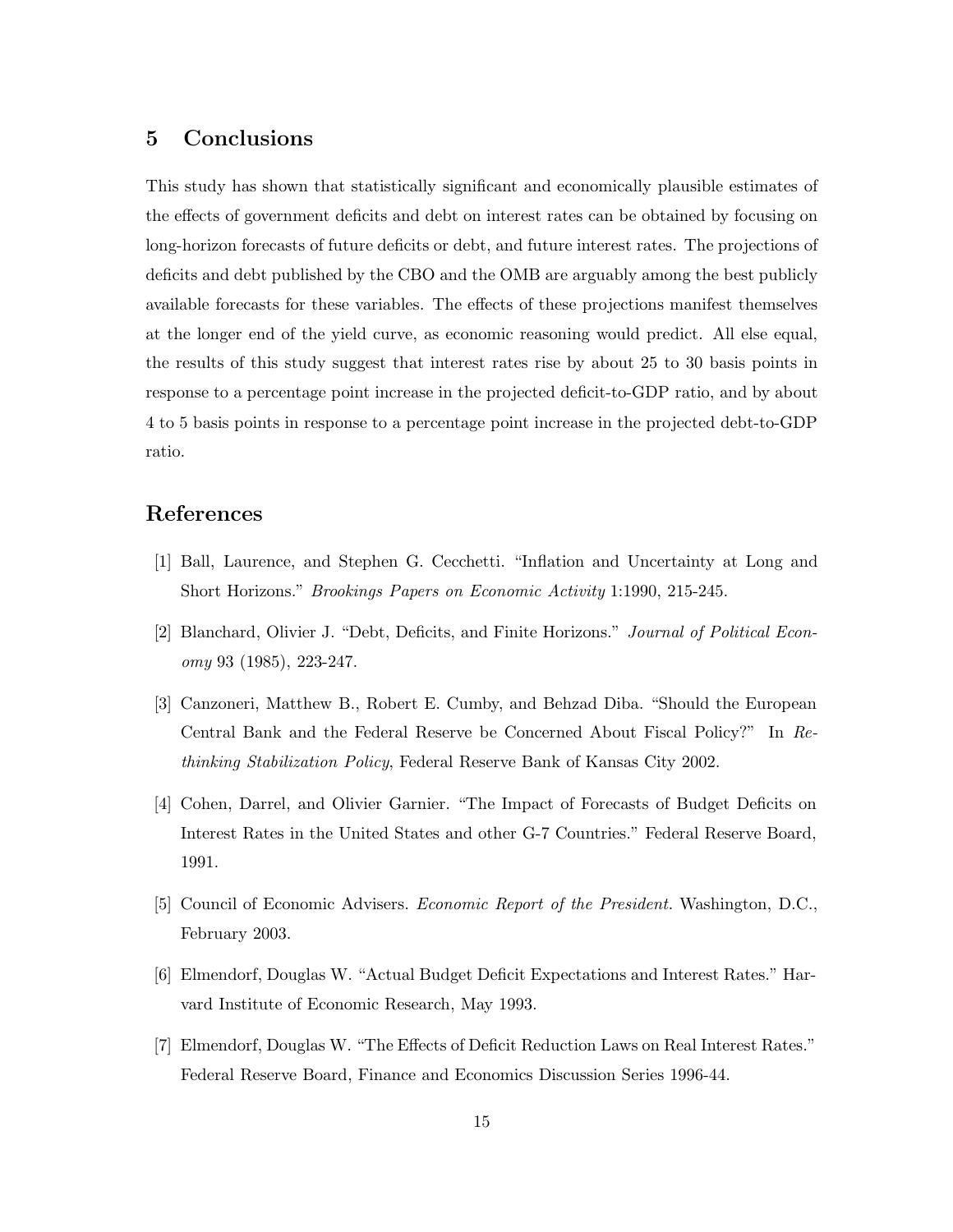- [8] Elmendorf, Douglas W., and Miles S. Kimball. "Taxation of Labor Income and the Demand for Risky Assets." *International Economic Review* 41 (2000), 801-832.
- [9] Elmendorf, Douglas W., and N. Gregory Mankiw. "Government Debt." Chapter 25 in John B. Taylor and Michael Woodford (eds.), *Handbook of Macroeconomics*, Vol. 1, Amsterdam: Elsevier Science 1999.
- [10] Engen, Eric M., and R. Glenn Hubbard. "Federal Government Debt and Interest Rates." Forthcoming in *NBER Macroeconomics Annual* 2004.
- [11] Evans, Paul. "Interest Rates and Expected Future Budget Deficits in the United States." *Journal of Political Economy* 95 (1987), 34-58.
- [12] Feldstein, Martin S. "Inflation, Income Taxes, and the Rate of Interest: A Theoretical Analysis." *American Economic Review* 66 (1976), 809-820.
- [13] Feldstein, Martin S. "Budget Deficits, Tax Rules, and Real Interest Rates." NBER Working Paper No. 1970, July 1986.
- [14] Feldstein, Martin S., and Charles Horioka. "Domestic Savings and International Capital Flows." *Economic Journal* 90 (1980), 314-329.
- [15] Gale, William G., and Peter R. Orszag. "The Economic Effects of Long-Term Fiscal Discipline." Tax Policy Center, Urban Institute and Brookings Institution, December 2002.
- [16] Kitchen, John. "Domestic and International Financial Market Responses to Federal Deficit Announcements." *Journal of International Money and Finance* 15 (1996), 239- 254.
- [17] Kozicki, Sharon, and Peter A. Tinsley. "Shifting Endpoints in the Term Structure of Interest Rates." *Journal of Monetary Economics* 47 (2001), 613-652.
- [18] Okun, Arthur. "The Mirage of Steady Inflation." *Brookings Papers on Economic Activity* 2:1971, 485-498.
- [19] Plosser, Charles I. "Government Financing Decisions and Asset Returns." *Journal of Monetary Economics* 9 (1982), 325-352.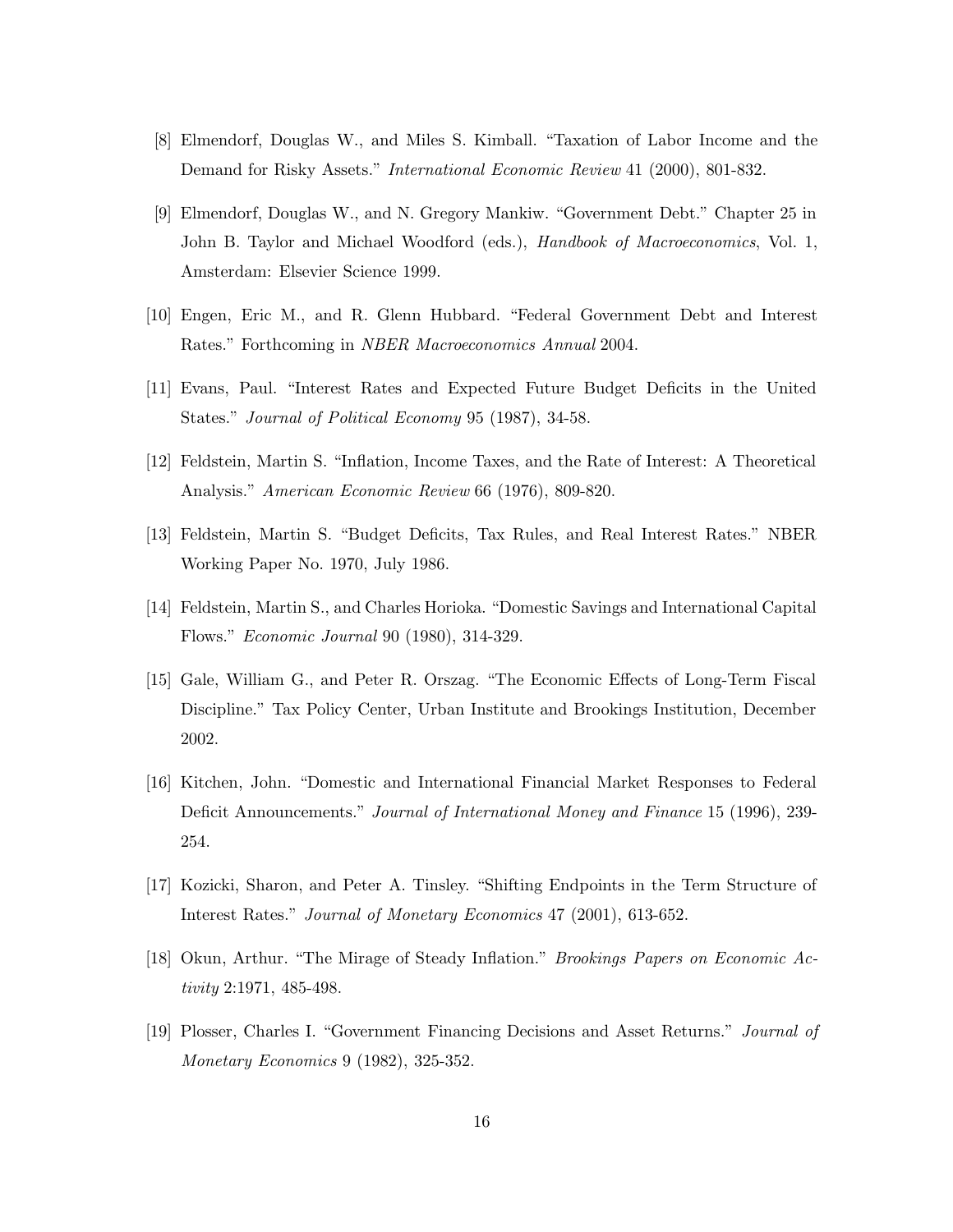- [20] Plosser, Charles I. "Fiscal Policy and the Term Structure." *Journal of Monetary Economics* 20 (1987), 343-367.
- [21] Wachtel, Paul, and John Young. "Deficit Announcements and Interest Rates." *American Economic Review* 77 (1987), 1007-1012.

## **A The Data**

The OMB data are taken from the annual releases of the administration's budget published in February, or slightly later in years in which a new administration took office. The months of CBO releases used in this study (releases omitted from the annual data set are marked by ∗) are 1/76, 12/76, 1/78, 1/79, 2/80, 7/81, 2/82, 2/83, 2/84, 2/85, 8/85∗, 2/86, 8/86∗, 1/87, 8/87∗, 2/88, 8/88∗, 1/89, 8/89∗, 1/90, 7/90∗, 1/91, 8/91∗, 1/92, 8/92∗, 1/93, 9/93∗,  $1/94,\, 8/94^*,\, 1/95,\, 8/95^*,\, 12/95^*,\, 5/96,\, 1/97,\, 9/97^*,\, 1/98,\, 8/98^*,\, 1/99,\, 7/99^*,\, 1/00,\, 7/00^*,$ 1/01, 8/01∗, 1/02, 8/02∗, 1/03, 8/03∗, 1/04. For the early years of the sample (1976- 1982), constructing the series of both projected deficits and debt entails a choice because the CBO reported different projections of future deficits depending mainly on alternative assumptions regarding policy responses to the inflation-induced uptrend in tax receipts. To be consistent across the entire sample, I used the estimates based on the assumption of no policy change. The January 1991 projections are not the CBO baseline, but are based on the already legislated discretionary spending caps, which were the CBO's baseline for the remainder of the 1990s. The December 1995 projections are included despite the fact that they were based on a budget resolution already vetoed by the President. By contrast, the August 1996 update is omitted because of incomplete projections, given that the annual projections had only been published in May.

The series of inflation expectations, which is taken from the Federal Reserve Board's FRB/US model, consists of three different pieces. Until 1981:Q1, the series is an estimated step function based on the changepoint model developed in Kozicki and Tinsley (2001). From 1981:Q2 until 1991:Q2, the series is based on the Hoey survey of decision makers, which was conducted by Drexel-Burnham-Lambert, and later by Barclays De Zoete Wedd. Participants in this survey were polled for their expectation of CPI inflation ten years ahead. Finally, since 1991:Q3 the series is based on the Survey of Professional Forecasters conducted by the Federal Reserve Bank of Philadelphia, in which participants are asked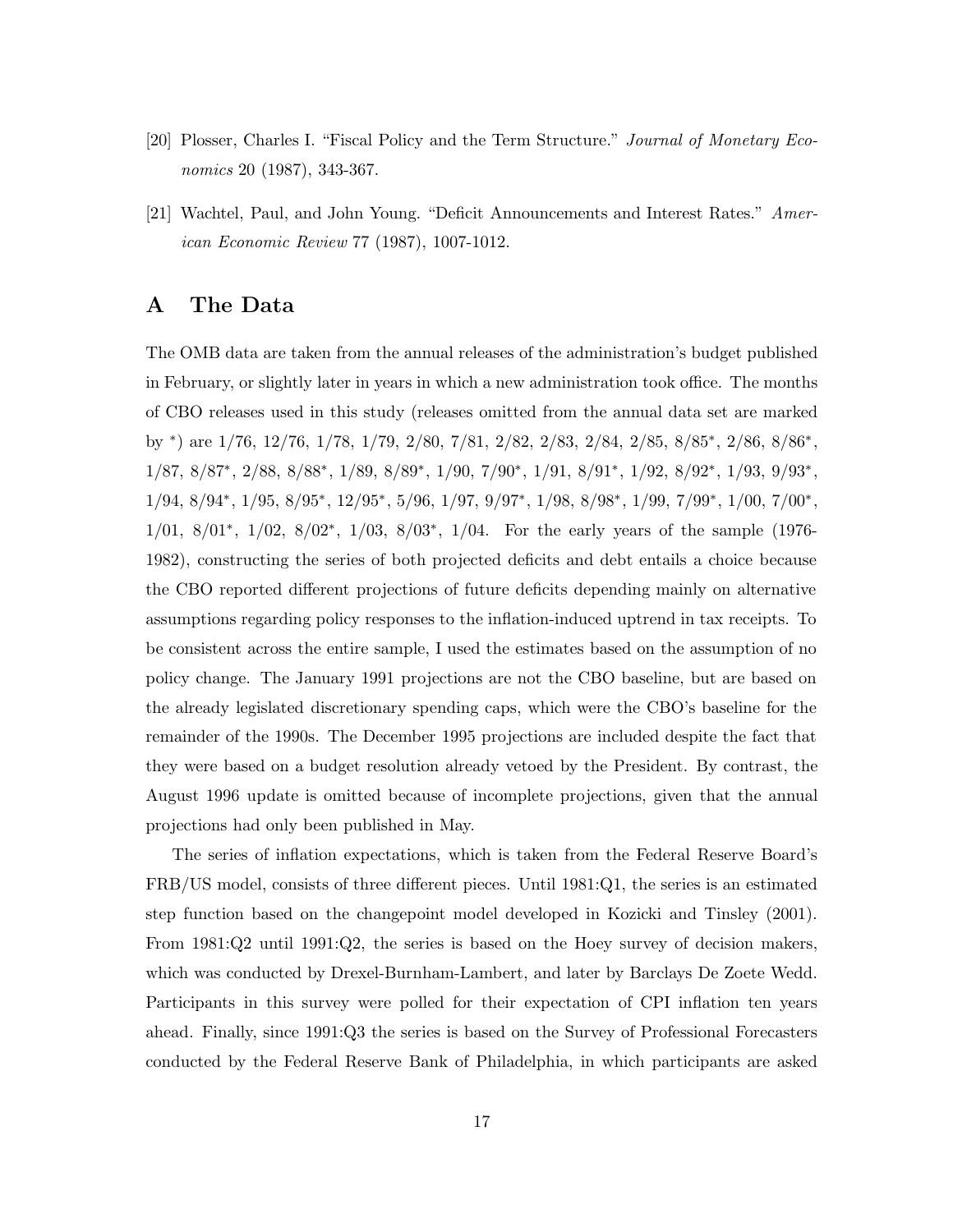for their expectation of CPI inflation over the next ten years.<sup>12</sup> Overall, while the series is not ideal for our purposes, it should provide a good measure of inflation expectations over either of the horizons of the nominal yield series described above. The series is extrapolated to monthly frequency, and is sampled in the months corresponding to the yield data.

<sup>&</sup>lt;sup>12</sup>Because in the FRB/US model this series is used to proxy for expectations of PCE deflator inflation rather than CPI inflation, the survey measures have been reduced by 55 basis points to account for the average difference between CPI and PCE inflation over this period.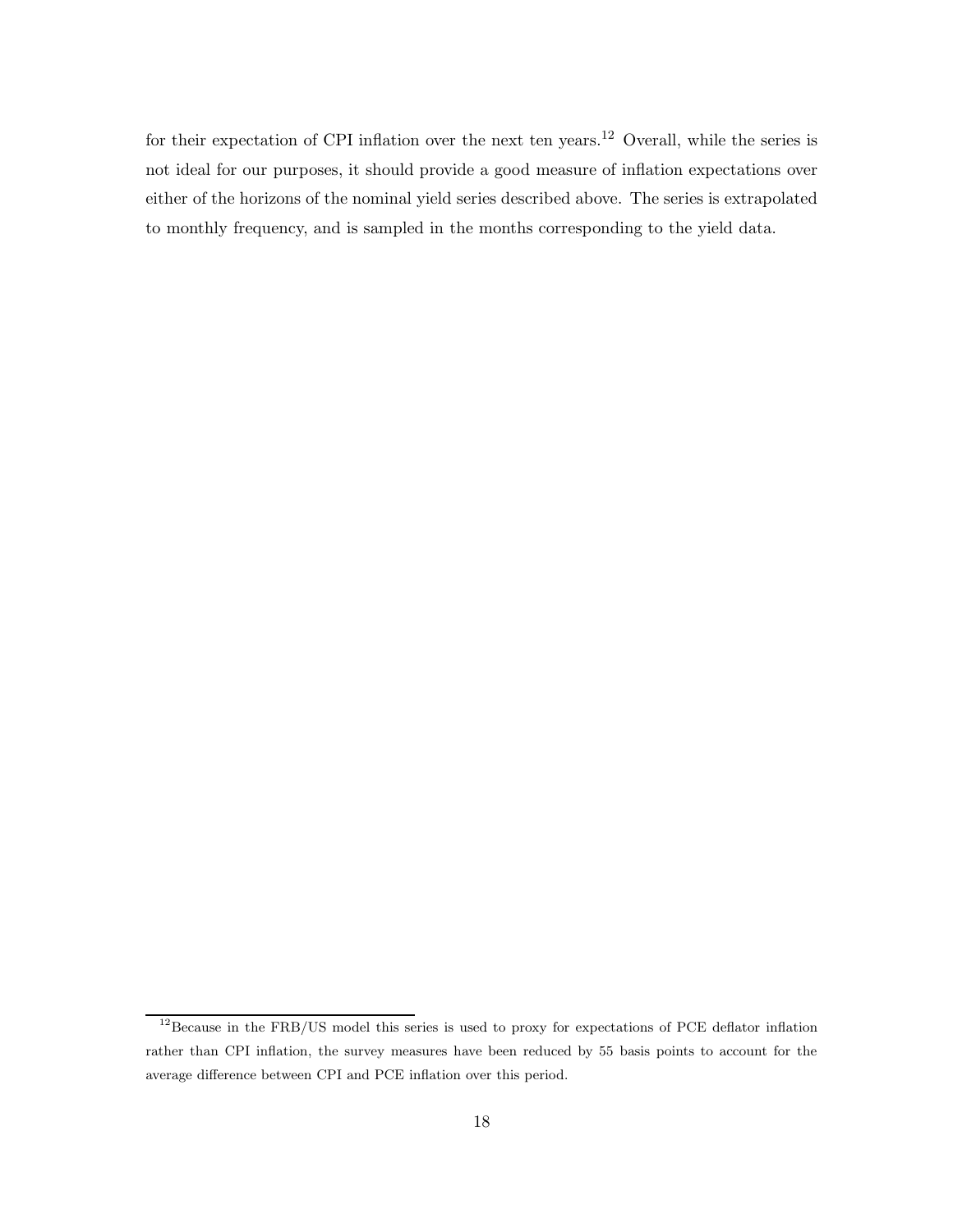| Dep. Variable                                    | Real Yield |         |        | Nominal Yield |        |         |
|--------------------------------------------------|------------|---------|--------|---------------|--------|---------|
| Source                                           | <b>CBO</b> |         | OMB    | CBO           |        | OMB     |
| Frequency                                        | Semian.    | Annual  | Annual | Semian.       | Annual | Annual  |
| Sample                                           | 76:1-04:1  | 76-04   | 83-04  | 76:1-04:1     | 76-04  | 83-04   |
| Exp. Inflation                                   |            |         |        | 1.18          | 1.22   | 1.24    |
|                                                  |            |         |        | (9.95)        | (6.84) | (11.63) |
| Proj. Deficit/GDP                                | .31        | .29     | .39    | .27           | .24    | .33     |
|                                                  | (10.89)    | (11.87) | (3.92) | (6.37)        | (5.46) | (3.04)  |
| Trend Growth                                     | 1.09       | 1.05    | .94    | .78           | .65    | .70     |
|                                                  | (3.73)     | (3.16)  | (2.09) | (2.88)        | (1.70) | (1.89)  |
| Eq. Premium                                      | $-.44$     | $-.48$  | $-.44$ | $-.45$        | $-.49$ | $-.46$  |
|                                                  | (5.65)     | (5.43)  | (2.00) | (5.17)        | (6.44) | (2.43)  |
| $R^2$                                            | .63        | .68     | .49    | .92           | .93    | .91     |
| S.E.                                             | .65        | .71     | .71    | .63           | .68    | .66     |
| DW                                               | 1.12       | 2.03    | 1.78   | 1.14          | 2.06   | 2.33    |
| N                                                | 48         | 29      | 22     | 48            | 29     | 22      |
| Notes: Newey-West $t$ statistics in parentheses. |            |         |        |               |        |         |

Table 1: Projected Deficits and 5-Year-Ahead 10-Year Yields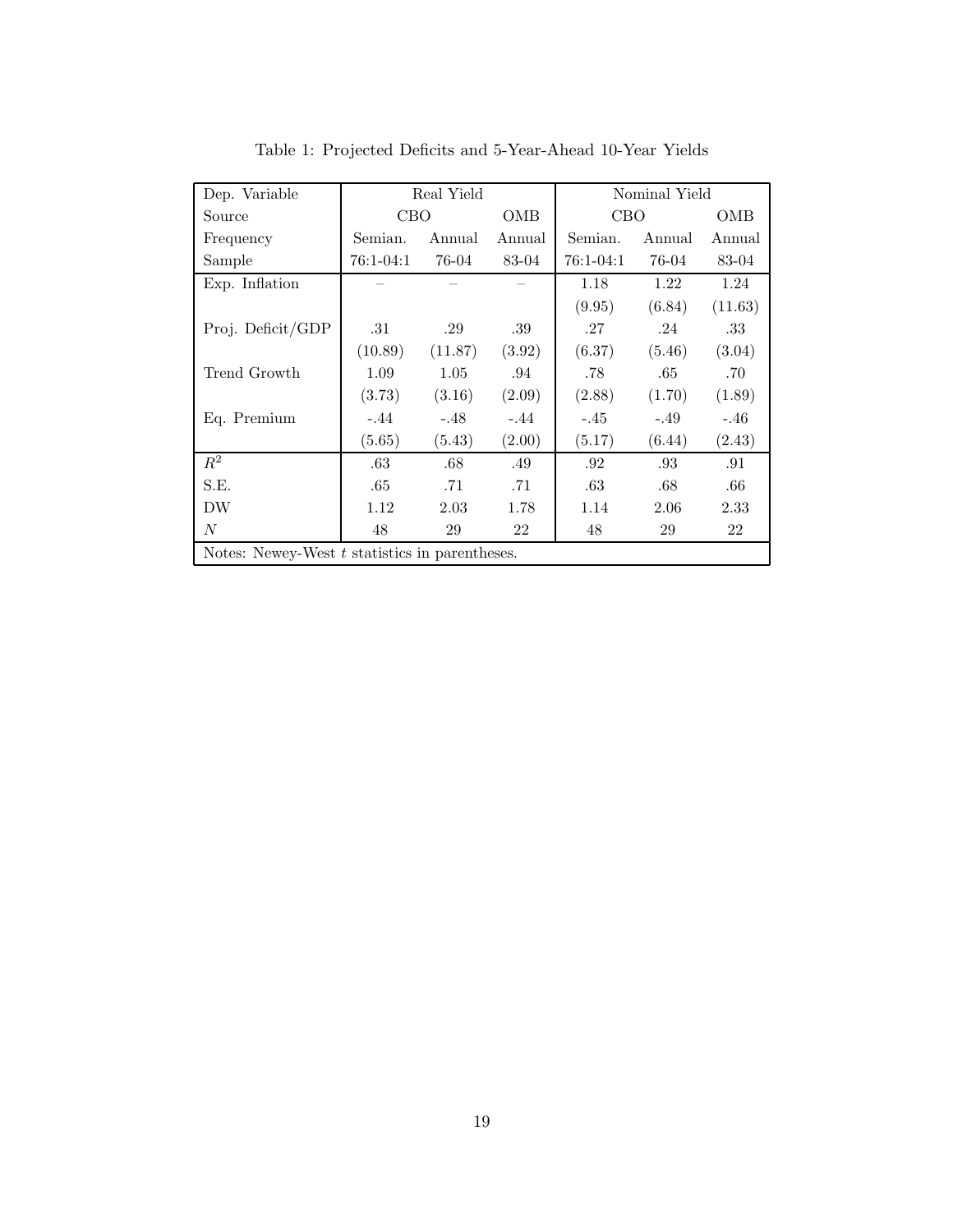| Source & Sample                                | CBO, 1976-2004 |         |                  |               |  |  |  |
|------------------------------------------------|----------------|---------|------------------|---------------|--|--|--|
| Dep. Variable                                  | 10-Year Yield  |         | Spread 5-Y-Ahead | 5-Y-Ahead     |  |  |  |
|                                                |                |         | 5-Year Yield     | 10-Year Yield |  |  |  |
| Exp. Inflation                                 | 1.70           |         | 1.25             | 1.22          |  |  |  |
|                                                | (9.04)         |         | (7.33)           | (6.84)        |  |  |  |
| Proj. Deficit/GDP                              | $.10\,$        | .20     | .20              | .24           |  |  |  |
|                                                | (1.97)         | (2.56)  | (2.89)           | (5.46)        |  |  |  |
| Trend Growth                                   | .62            | $-1.08$ | .64              | .65           |  |  |  |
|                                                | (1.20)         | (1.14)  | (1.61)           | (1.70)        |  |  |  |
| Eq. Premium                                    | $-.80$         | .31     | $-.58$           | -.49          |  |  |  |
|                                                | (7.43)         | (1.23)  | (5.19)           | (6.44)        |  |  |  |
| $R^2$                                          | .94            | .24     | .90              | .93           |  |  |  |
| S.E.                                           | .74            | 1.71    | .78              | .68           |  |  |  |
| DW                                             | 1.43           | .66     | 1.45             | 2.06          |  |  |  |
| Notes: Newey-West t statistics in parentheses. |                |         |                  |               |  |  |  |

Table 2: The Role of Forward Rates: Deficits

Table 3: Primary Deficits, Outlays, and Revenues

| Source & Sample                                | CBO, 1976-2003 |             |              |  |  |  |
|------------------------------------------------|----------------|-------------|--------------|--|--|--|
| Fiscal Variable                                | Primary        | Outlays and | Pr. Outlays  |  |  |  |
|                                                | Deficit        | Revenues    | and Revenues |  |  |  |
| Exp. Inflation                                 | 1.27           | 1.27        | 1.30         |  |  |  |
|                                                | (8.34)         | (7.39)      | (8.73)       |  |  |  |
| Proj. Deficit/GDP                              | .33            |             |              |  |  |  |
|                                                | (5.64)         |             |              |  |  |  |
| Outlays/GDP                                    |                | .18         | .25          |  |  |  |
|                                                |                | (2.22)      | (2.46)       |  |  |  |
| Revenues/GDP                                   |                | $-.35$      | $-.39\,$     |  |  |  |
|                                                |                | (5.97)      | (6.21)       |  |  |  |
| Trend Growth                                   | .52            | .60         | .50          |  |  |  |
|                                                | (1.49)         | (1.65)      | (1.52)       |  |  |  |
| Eq. Premium                                    | $-.50$         | $-.49$      | $-.50$       |  |  |  |
|                                                | (6.25)         | (5.38)      | (5.43)       |  |  |  |
| $\mathbb{R}^2$                                 | .93            | .93         | .93          |  |  |  |
| S.E.                                           | .67            | .67         | .67          |  |  |  |
| DW                                             | 2.00           | 2.32        | 2.22         |  |  |  |
| Notes: Newey-West t statistics in parentheses. |                |             |              |  |  |  |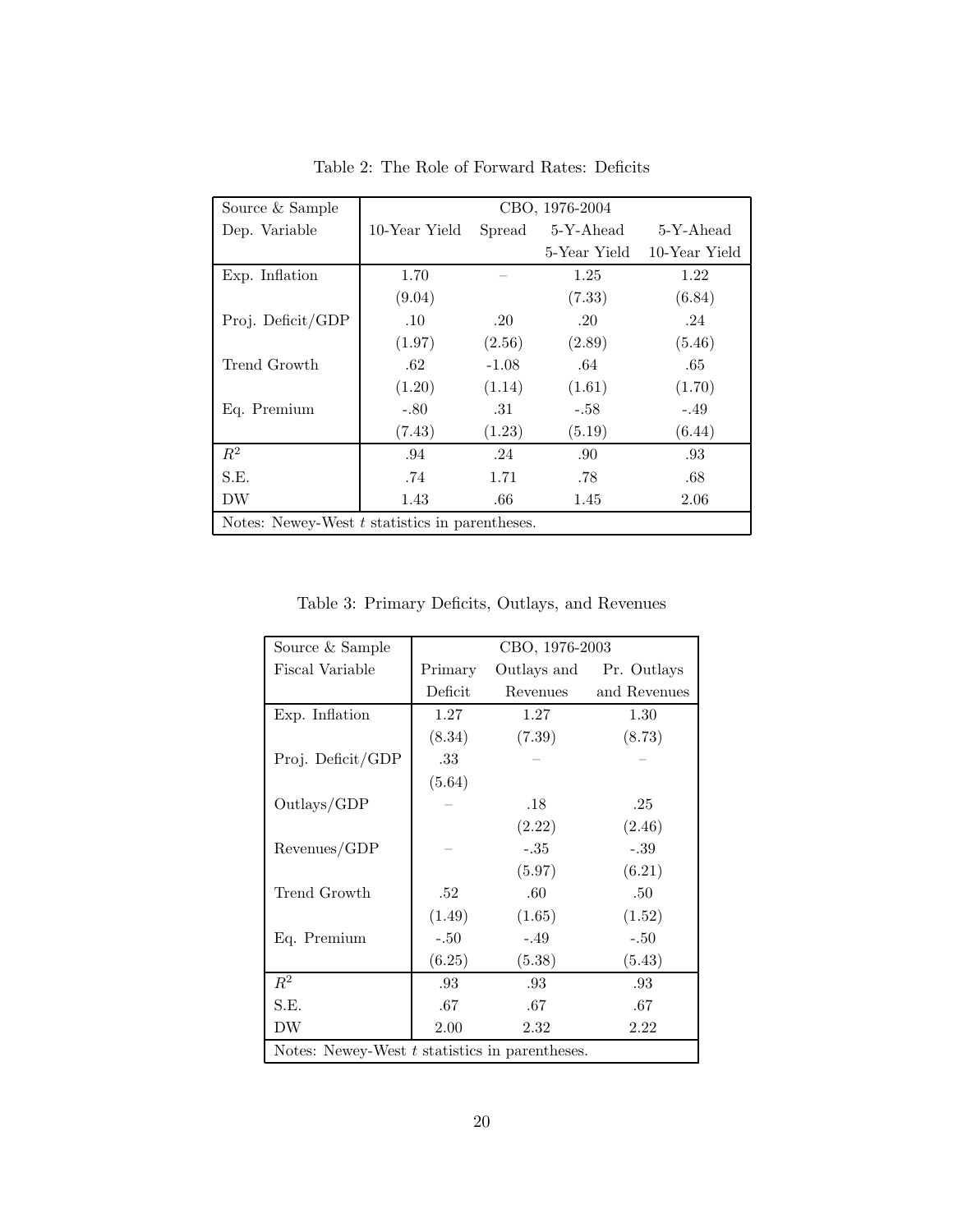| Dep. Variable                                    | Real Yield |        |        | Nominal Yield |        |         |  |
|--------------------------------------------------|------------|--------|--------|---------------|--------|---------|--|
| Source                                           | CBO        |        | OMB    | <b>CBO</b>    |        | OMB     |  |
| Frequency                                        | Semian.    | Annual | Annual | Semian.       | Annual | Annual  |  |
| Sample                                           | 76:1-04:1  | 76-04  | 83-04  | 76:1-04:1     | 76-04  | 83-04   |  |
| Exp. Inflation                                   |            |        |        | 1.29          | 1.33   | 1.25    |  |
|                                                  |            |        |        | (9.58)        | (6.56) | (11.43) |  |
| Proj. Debt/GDP                                   | .056       | .056   | .054   | .044          | .041   | .043    |  |
|                                                  | (5.65)     | (5.29) | (2.90) | (4.22)        | (3.41) | (2.51)  |  |
| Trend Growth                                     | 1.55       | 1.53   | 1.46   | .95           | .80    | 1.10    |  |
|                                                  | (3.54)     | (3.09) | (2.27) | (2.23)        | (1.34) | (2.03)  |  |
| Eq. Premium                                      | $-.48$     | $-.55$ | $-.39$ | $-.49$        | $-.55$ | $-.42$  |  |
|                                                  | (4.26)     | (5.07) | (1.79) | (4.01)        | (5.73) | (2.27)  |  |
| $R^2$                                            | .47        | .53    | .42    | .90           | .90    | .90     |  |
| S.E.                                             | .77        | .86    | .75    | .71           | .78    | .70     |  |
| DW                                               | .95        | 2.05   | 1.85   | 1.01          | 2.03   | 2.30    |  |
| Notes: Newey-West $t$ statistics in parentheses. |            |        |        |               |        |         |  |

Table 4: Projected Debt and 5-Year-Ahead 10-Year Yields

Table 5: The Role of Forward Rates: Debt

| Source & Sample                                  | CBO, 1976-2004 |        |                  |               |  |  |
|--------------------------------------------------|----------------|--------|------------------|---------------|--|--|
| Dep. Variable                                    | 10-Year Yield  |        | Spread 5-Y-Ahead | 5-Y-Ahead     |  |  |
|                                                  |                |        | 5-Year Yield     | 10-Year Yield |  |  |
| Exp. Inflation                                   | 1.76           |        | 1.33             | 1.33          |  |  |
|                                                  | (9.47)         |        | (7.49)           | (6.56)        |  |  |
| Proj. Debt/GDP                                   | .011           | .057   | .038             | .041          |  |  |
|                                                  | (.95)          | (2.76) | (2.80)           | (3.41)        |  |  |
| Trend Growth                                     | .57            | $-.43$ | .85              | .80           |  |  |
|                                                  | (.88)          | (.48)  | (1.52)           | (1.34)        |  |  |
| Eq. Premium                                      | $-.82$         | .24    | $-.64$           | $-.55$        |  |  |
|                                                  | (6.38)         | (.92)  | (5.07)           | (5.73)        |  |  |
| $R^2$                                            | .93            | .29    | .89              | .90           |  |  |
| S.E.                                             | .76            | 1.65   | .82              | .78           |  |  |
| DW                                               | 1.47           | .58    | 1.56             | 2.03          |  |  |
| Notes: Newey-West $t$ statistics in parentheses. |                |        |                  |               |  |  |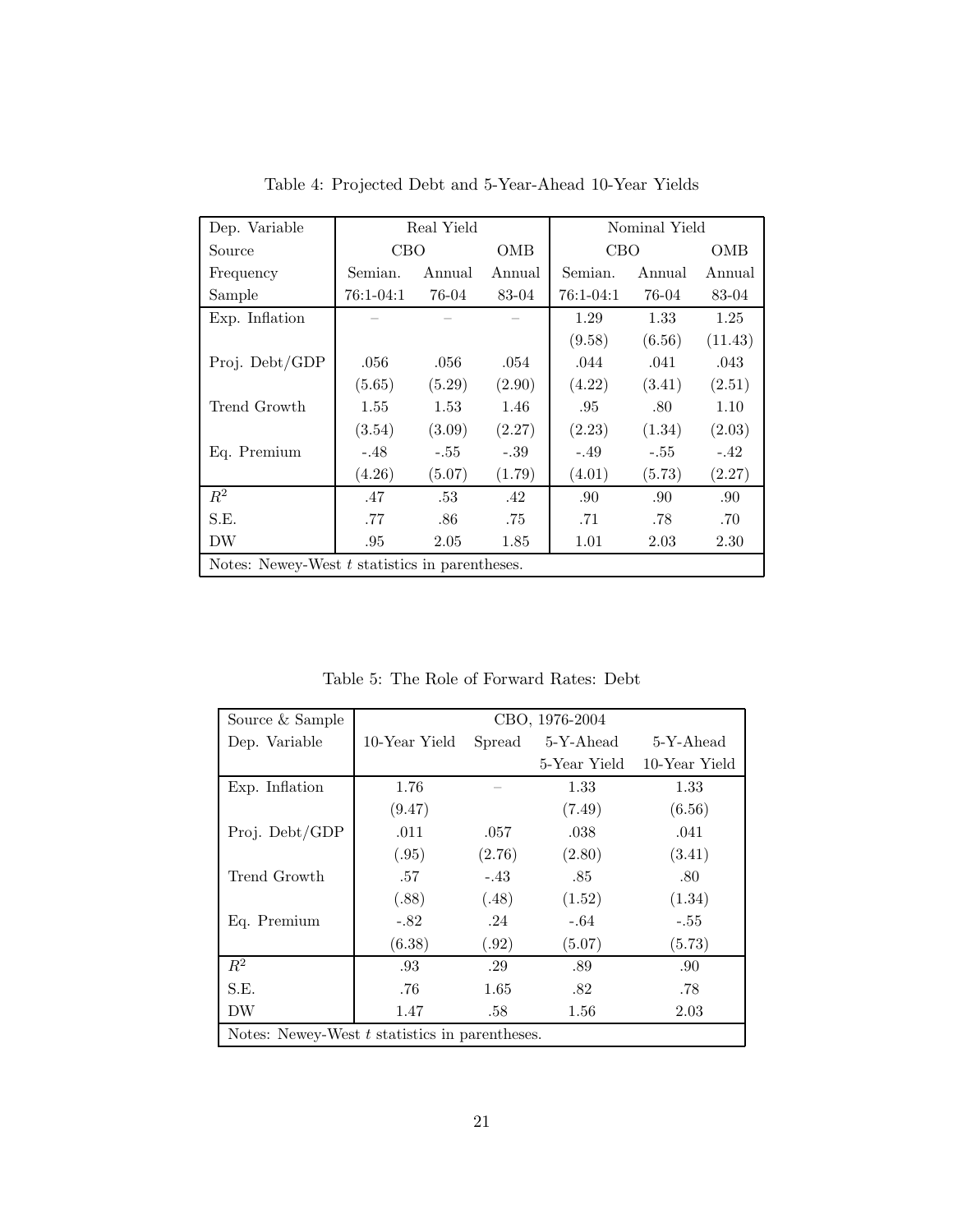| Source & Sample                                  | CBO, 1976-2004 |            |        |        |        |        |
|--------------------------------------------------|----------------|------------|--------|--------|--------|--------|
|                                                  |                | <b>OLS</b> | IV     |        |        |        |
| Exp. Inflation                                   | 1.16           | 1.29       | 1.18   | 1.33   | 1.22   | 1.34   |
|                                                  | (8.39)         | (8.11)     | (4.95) | (5.53) | (7.15) | (6.65) |
| Proj. Deficit/GDP                                | .26            |            | .25    |        | .24    |        |
|                                                  | (3.68)         |            | (2.91) |        | (5.42) |        |
| Proj. Debt/GDP                                   |                | .039       |        | .035   |        | .041   |
|                                                  |                | (2.60)     |        | (1.80) |        | (3.03) |
| Trend Growth                                     |                |            | $-.08$ | $-.17$ | .66    | .92    |
|                                                  |                |            | (.14)  | (.24)  | (1.30) | (1.15) |
| Eq. Premium                                      |                |            |        |        | $-.49$ | $-.61$ |
|                                                  |                |            |        |        | (3.69) | (3.00) |
| $R^2$                                            | .87            | .83        | .87    | .83    | .93    | .90    |
| S.E.                                             | .87            | .98        | .88    | 1.00   | .69    | .80    |
| DW                                               | 1.33           | 1.23       | 1.33   | 1.21   | 2.02   | 2.08   |
| Notes: Newey-West $t$ statistics in parentheses. |                |            |        |        |        |        |

Table 6: The Role of Trend Growth and the Equity Premium

-6 -4 -2 0 2 4 6 8 1980 1985 1990 1995 2000 2005 100 \* Actual Deficit/GDP CBO 5-Year-Ahead Deficit/GDP Projection OMB 5-Year-Ahead Deficit/GDP Projection

Figure 1: Actual and Projected Deficits as Percent of GDP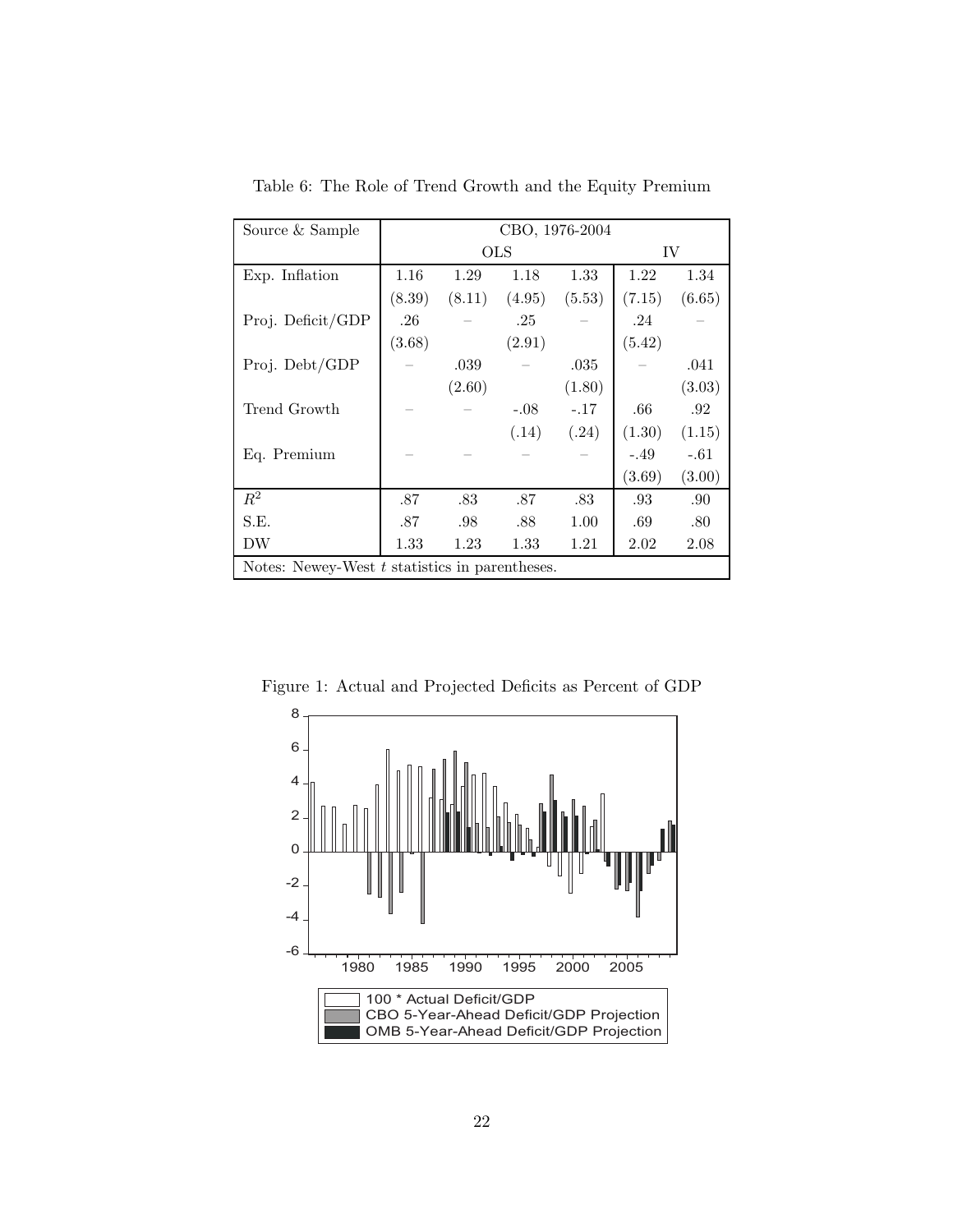

Figure 2: Actual and Projected Debt as Percent of GDP

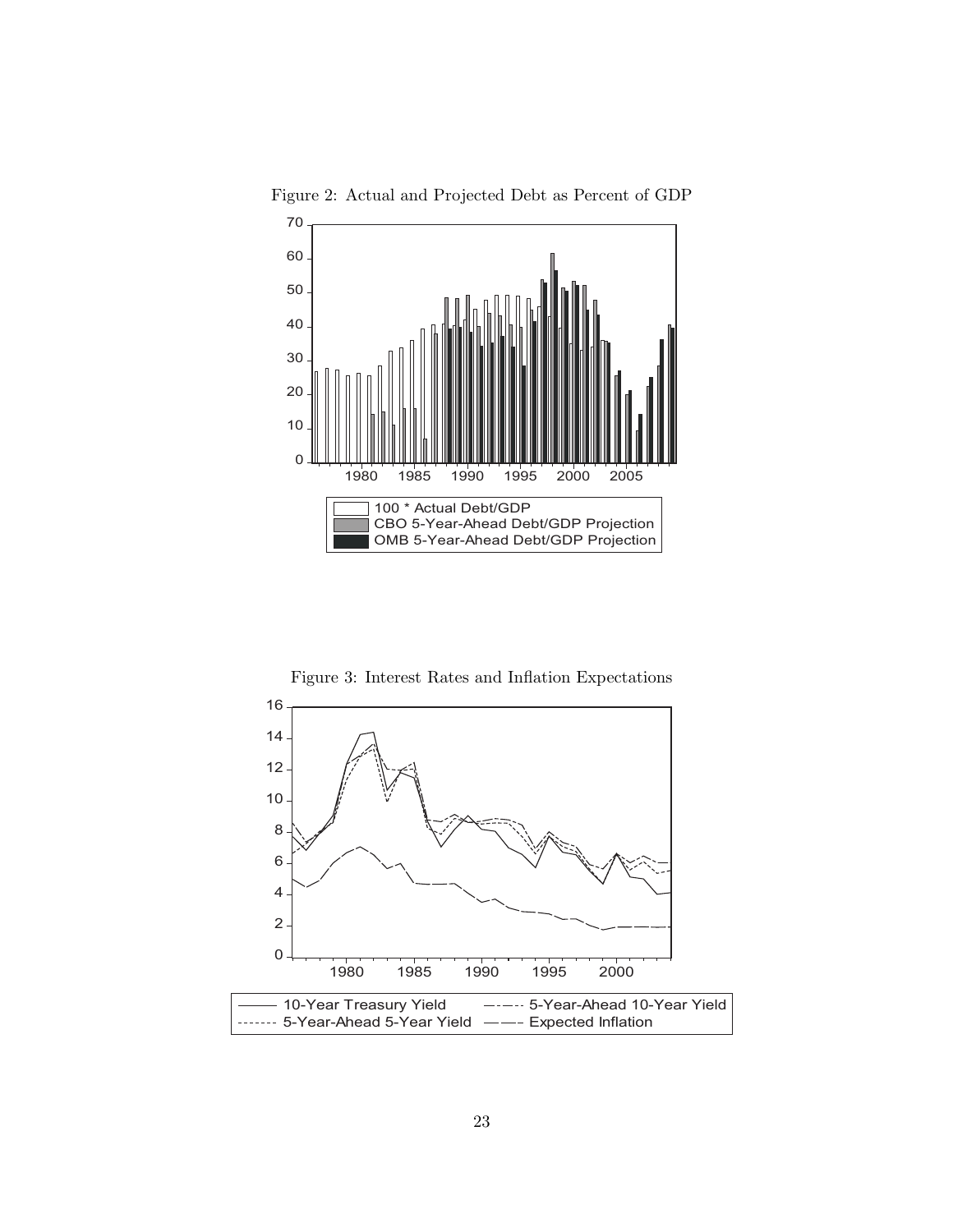

Figure 4: Projected GDP Growth and Equity Premium